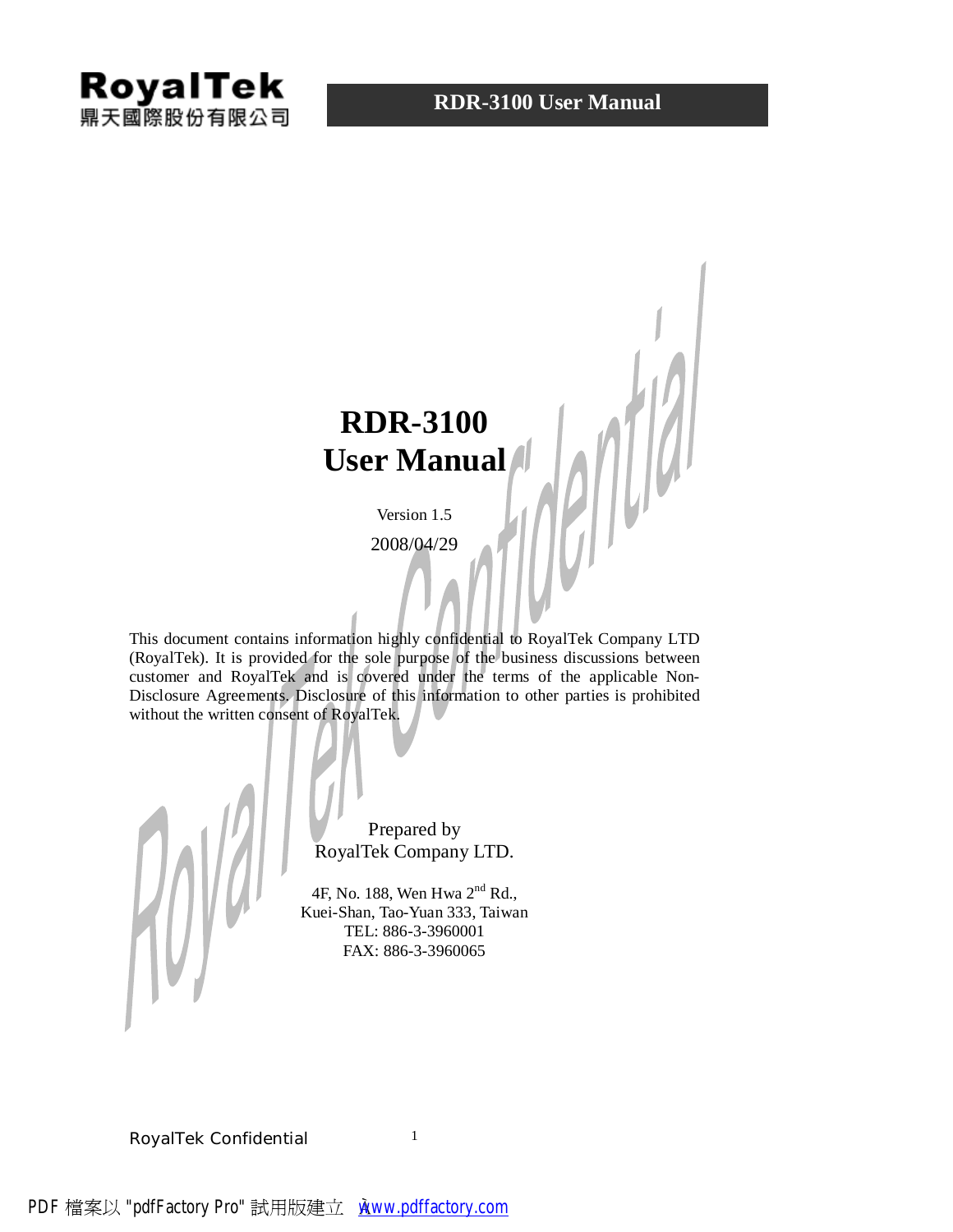

# **Content**

| 1.             |  |
|----------------|--|
| 2.             |  |
|                |  |
| 3.             |  |
| 4.             |  |
|                |  |
|                |  |
| 5 <sub>1</sub> |  |
|                |  |
|                |  |
| 6.             |  |
| 7.             |  |
| 8.             |  |
|                |  |
|                |  |
|                |  |
|                |  |
|                |  |
|                |  |
|                |  |
|                |  |
|                |  |
|                |  |
|                |  |
|                |  |
|                |  |
|                |  |
|                |  |
|                |  |
|                |  |
|                |  |
|                |  |
|                |  |
| HOVU'          |  |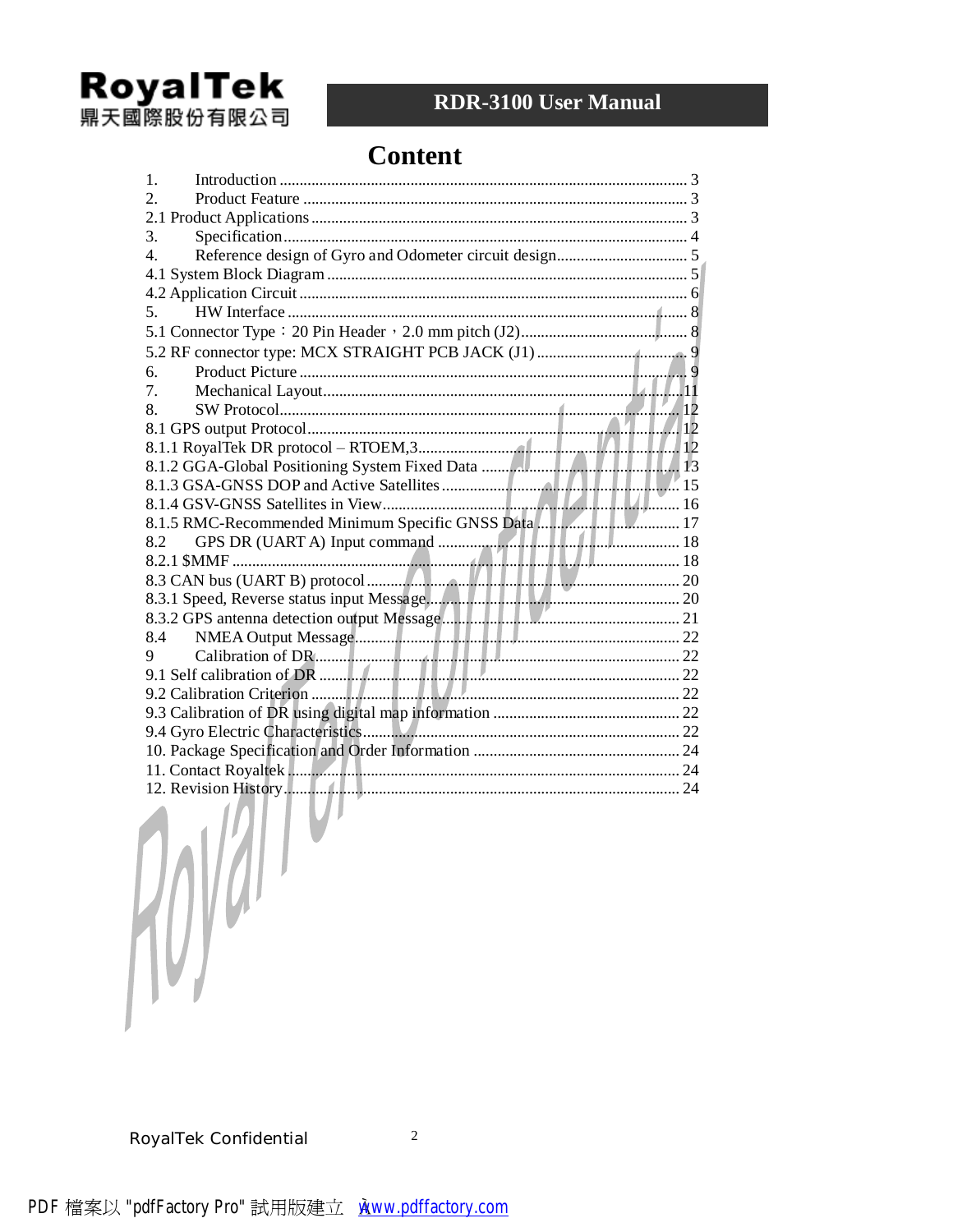

#### **1. Introduction**

RoyalTek RDR-3100 is the newest generation of RoyalTek GPS module integrated Dead Reckoning technology. The RDR-3100 includes dead reckoning sensors to track your vehicle's course when your GPS signal is blocked for example in urban areas or tunnels. If you lose GPS coverage in areas with tall buildings or tunnels, the RDR-3100 keeps on navigating.

This document describes the recommended schematic and layout design of gyro and odometer circuit, and is designed to operate with RDR-3100 algorithm correctly. This document also describes the application of DR protocol and illustrates how to optimize the performance of DR using known digital map information.

#### **2. Product Feature**

- ² 20 parallel channels
- <sup>2</sup> Screw holes type
- <sup>2</sup> Newest generation of RoyalTek GPS module integrated Dead Reckoning technology
- <sup>2</sup> Keep on producing an accurate position after loosing contact to the GPS satellites.
- <sup>2</sup> Enhanced algorithm for navigation stability and minimizes the effects of GPS outages, And provide improved position accuracy in urban environments.
- <sup>2</sup> Excellent sensitivity for urban canyon and foliage environments.

#### ² 2.1 Product Applications

#### ² Automotive navigation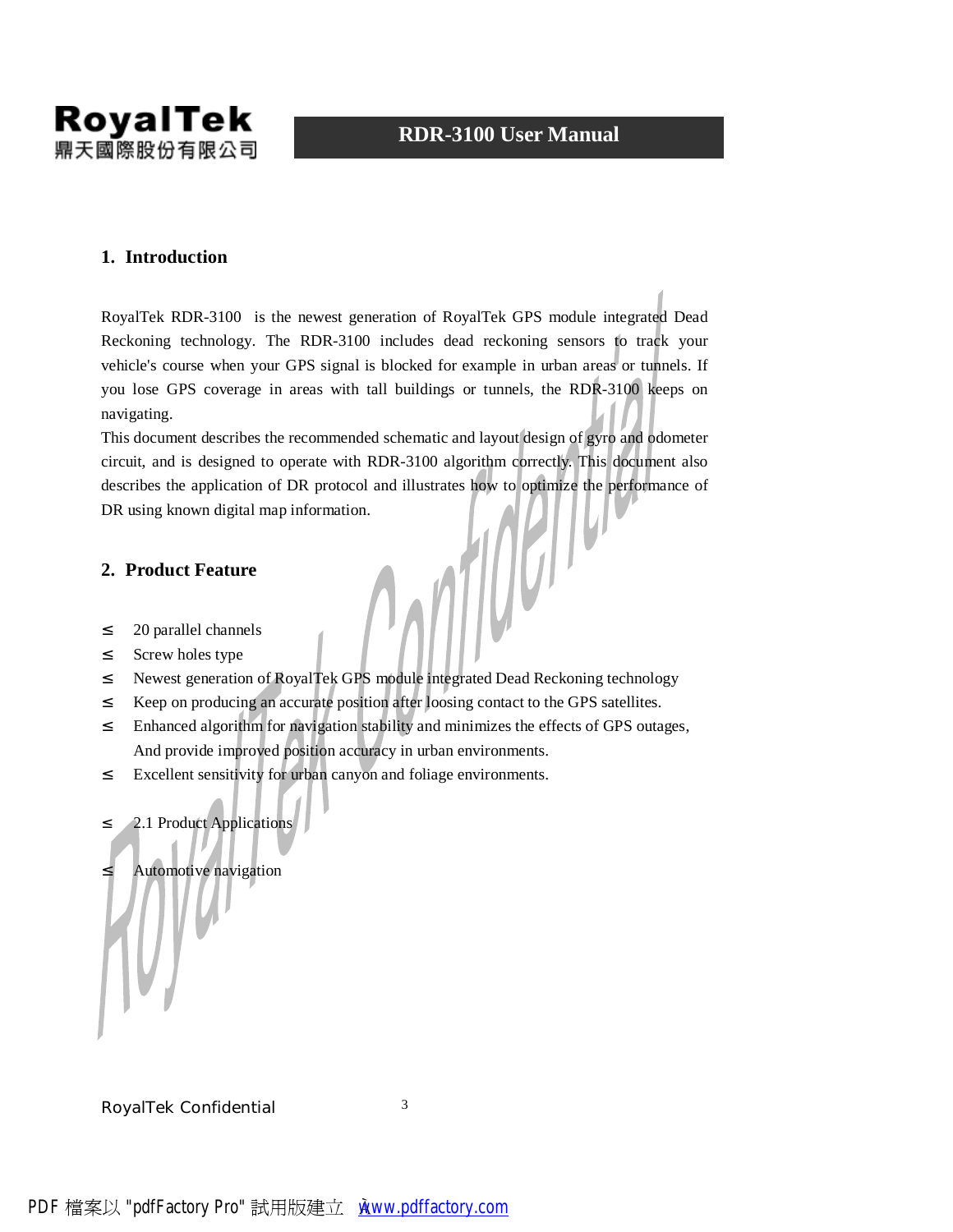

# **3. Specification**

| <b>GPS</b> Module               | - REB-3570/LP                                         |  |  |
|---------------------------------|-------------------------------------------------------|--|--|
| <b>GPS</b> Chipset              | Star III GPS Gsc3f/LP chipset                         |  |  |
| Frequency                       | - L1 1,575.42 MHz                                     |  |  |
| Channel                         | 20 channels                                           |  |  |
| C/A Code                        | $-1,023$ MHz                                          |  |  |
| chipset Fix time                | - Reacquisition: less than $\overline{0.1s}$          |  |  |
| (Open sky)                      | - Hot start: 1 sec                                    |  |  |
|                                 | - Warm start: 35 sec                                  |  |  |
|                                 | - Cold start: 35 sec                                  |  |  |
| Accuracy                        | - Position: within 10m for 90%                        |  |  |
|                                 | - Velocity: 0.1m/s                                    |  |  |
| Interface Protocol              | - NMEA 0183 ver 3.0, GGA, GSA, GSV (5), RMC           |  |  |
|                                 | - SiRF Protocol + DR protocol + Map Matching Protocol |  |  |
|                                 | -4800 bps, 8 data bits, no parity, 1 stop bits        |  |  |
| <b>DGPS</b>                     | - Default is Disable                                  |  |  |
| <b>WAAS</b>                     | - Default WAAS is Disable                             |  |  |
| <b>Dynamics</b>                 |                                                       |  |  |
| Altitude                        | - 18,000 meter maximum                                |  |  |
| Velocity                        | - 514 meter/second maximum                            |  |  |
| <b>MCU</b>                      | Silicon Lab C8051F353                                 |  |  |
| Antenna                         |                                                       |  |  |
| <b>Active Antenna RF</b>        | - MCX (Male Head), 180 degree 8mm (standard)          |  |  |
| Connector                       | - Option for any kind of RF Connector                 |  |  |
| External                        | Antenna-Recommend using 2.7V~3.3V                     |  |  |
| input Voltage                   |                                                       |  |  |
| Power                           |                                                       |  |  |
| Voltage Type                    | $-DC + 5V + 1\%$                                      |  |  |
|                                 |                                                       |  |  |
| Screw Hole type                 |                                                       |  |  |
| <b>Antenna Detect function</b>  |                                                       |  |  |
|                                 | GPIO; Follow customer GPS antenna detector protocol   |  |  |
|                                 | Port 2 baud Rate: 38400bps                            |  |  |
|                                 | 1: YES / 0:NO                                         |  |  |
| <b>Interface</b>                |                                                       |  |  |
| Connector                       | 20 Pin Header, 2.0 mm pitch (J2) Male seat            |  |  |
| <b>Physical and Environment</b> |                                                       |  |  |
| Dimension                       | - 71±0.3mm(L) x 40.8±0.3mm(W) x 18.6mm±0.3mm (H)      |  |  |
| Weight                          | $ \leq$ 17(g)                                         |  |  |
| Temperature                     | - Operating : -40 ~ $85^{\circ}$ C                    |  |  |
|                                 | Storage : $-40 \sim 85^{\circ}$ C                     |  |  |
|                                 |                                                       |  |  |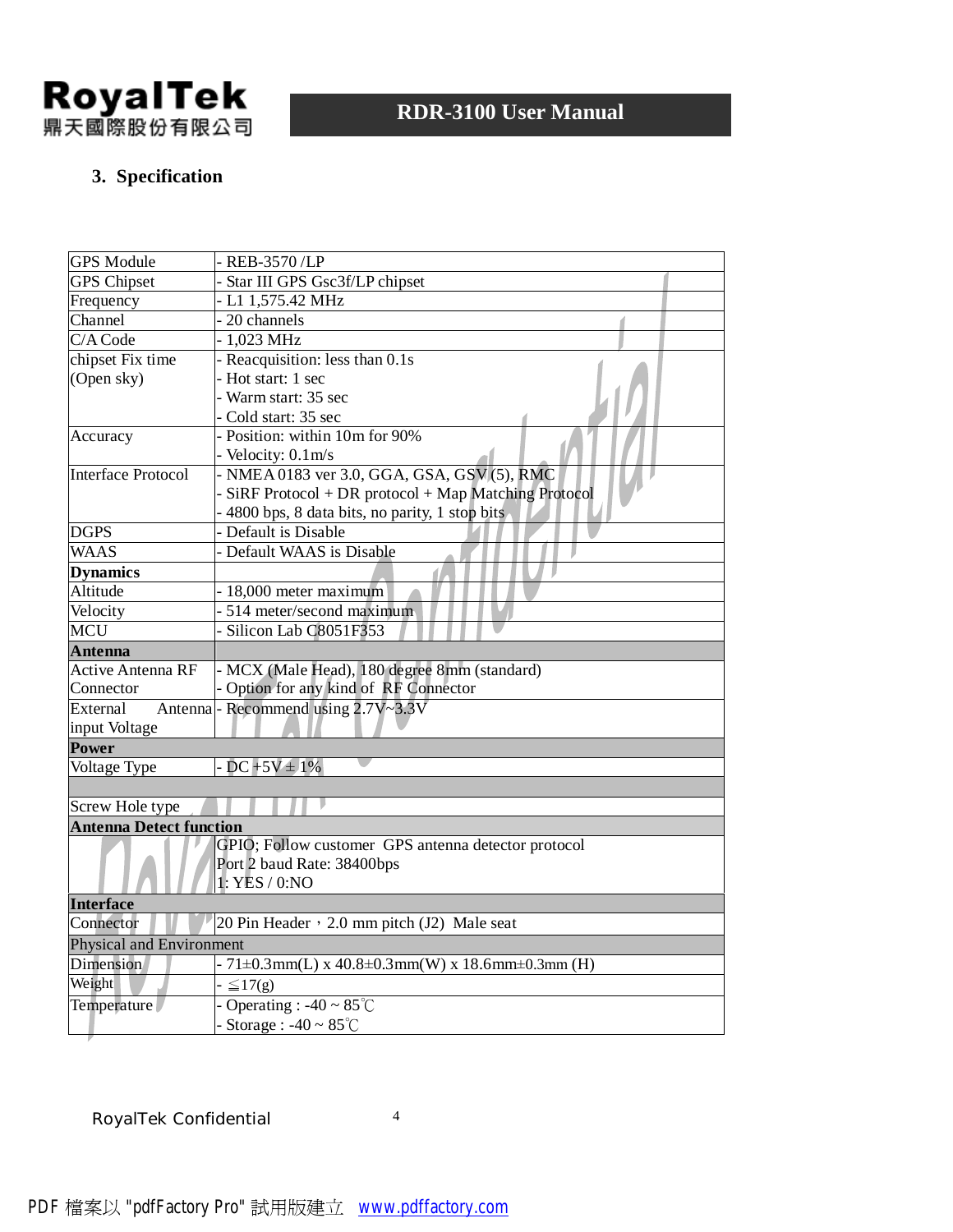

- **4. Reference design of Gyro and Odometer circuit design** 
	- **4.1 System Block Diagram**



PDF 檔案以 "pdfFactory Pro" 試用版建立 [www.pdffactory.com](http://www.pdffactory.com)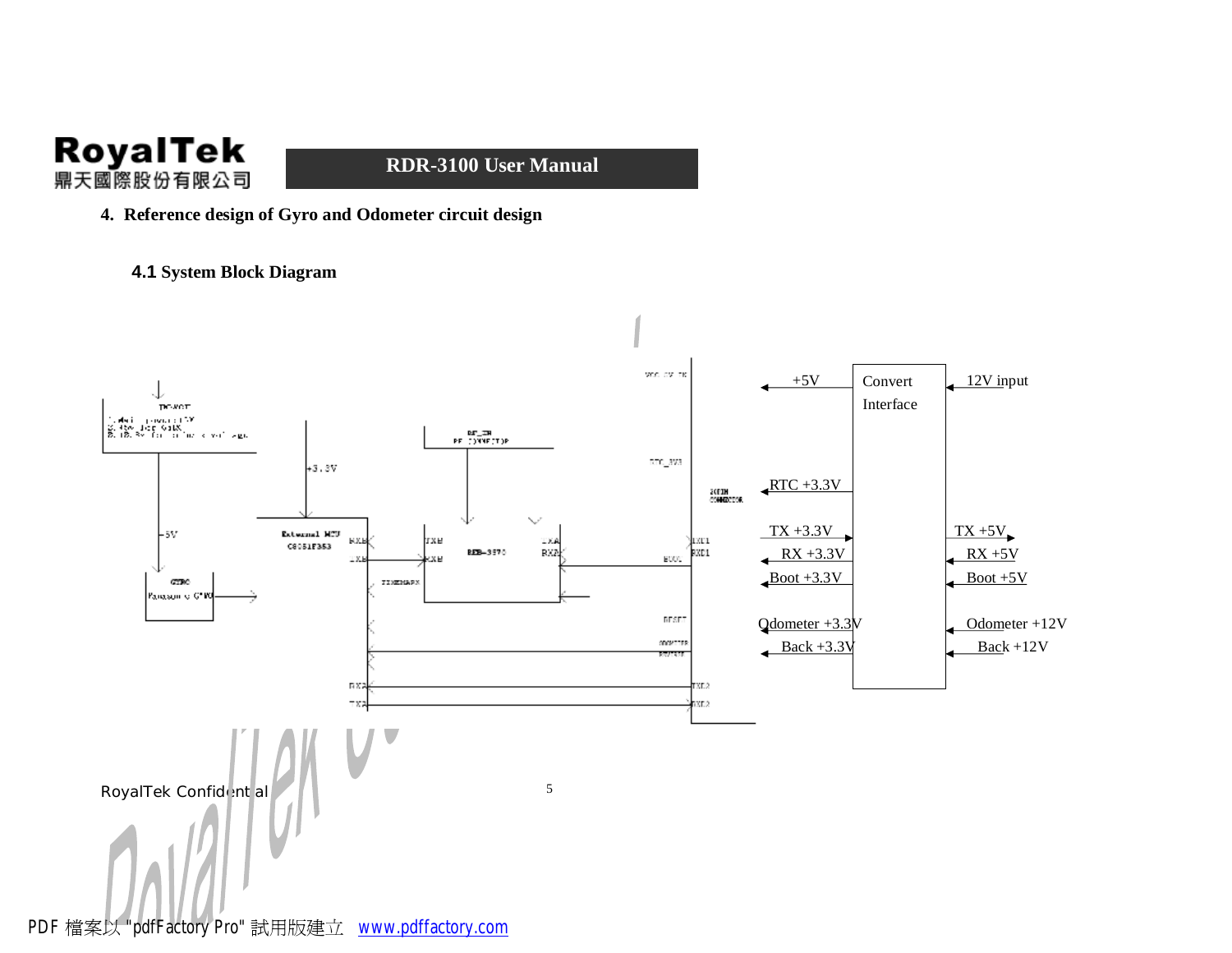

## **4.2 Application Circuit**

Figure 1 illustrates the proposed schematic diagram of Gyro, odometer and RDR-3100. RDR-3100 supports the Gyro, Panasonic EWT S84/86. Please care about the ground partition design among Gyro circuit, RDR-3100 and odometer input. It would be better to use 2 kinds of ground. The input of odometer is around 12V typically. It transfers the voltage level to accommodate the I/O voltage level of RDR-3100. The photo coupling transistors also isolate the noise of car from the RDR-3100 system.

The power of the gyro is 5Vwhich is different from the power of RDR-3100. Please use a separate analog ground for gyro. And please keep high speed signal away from the signal path of gyro and power when doing layout.

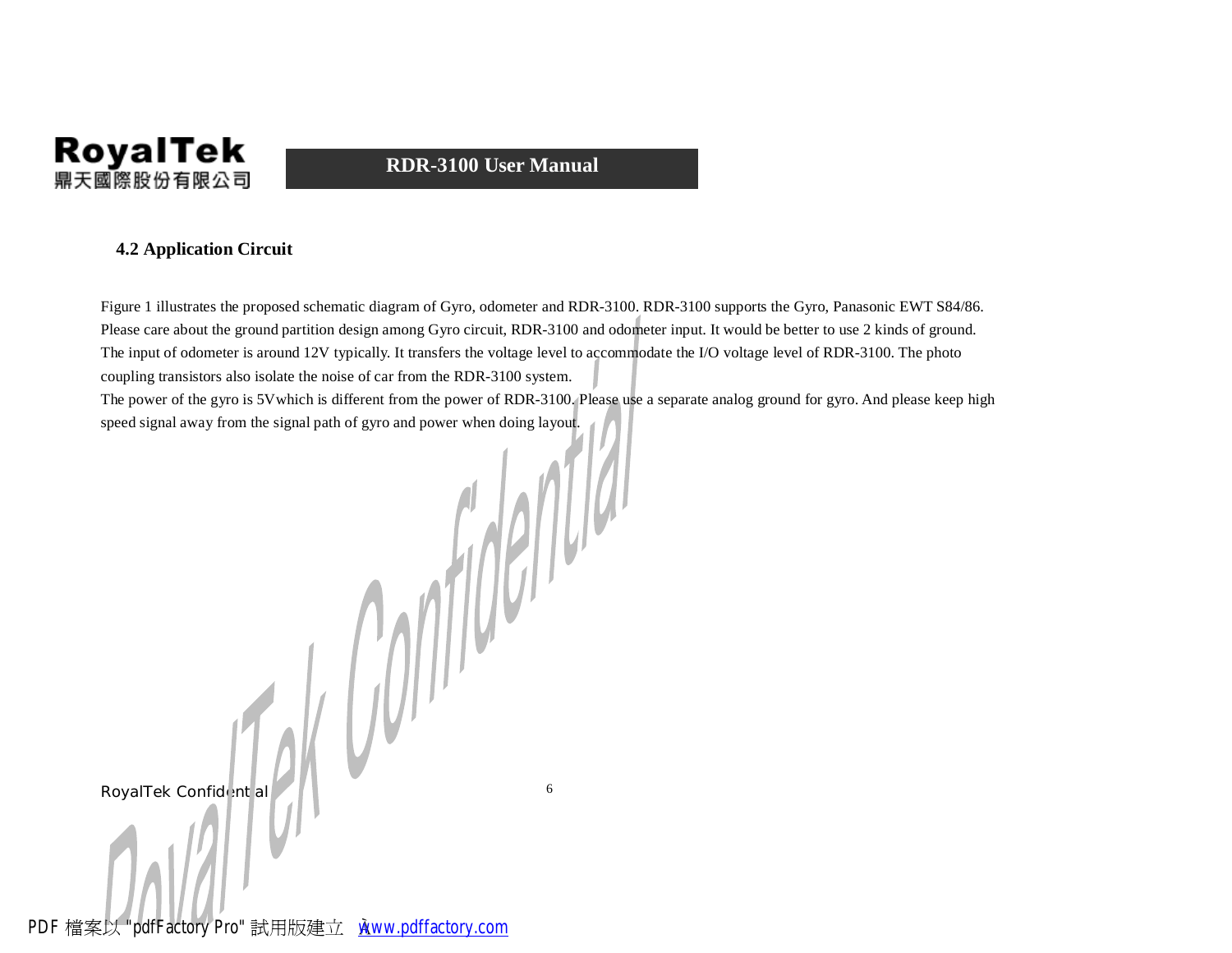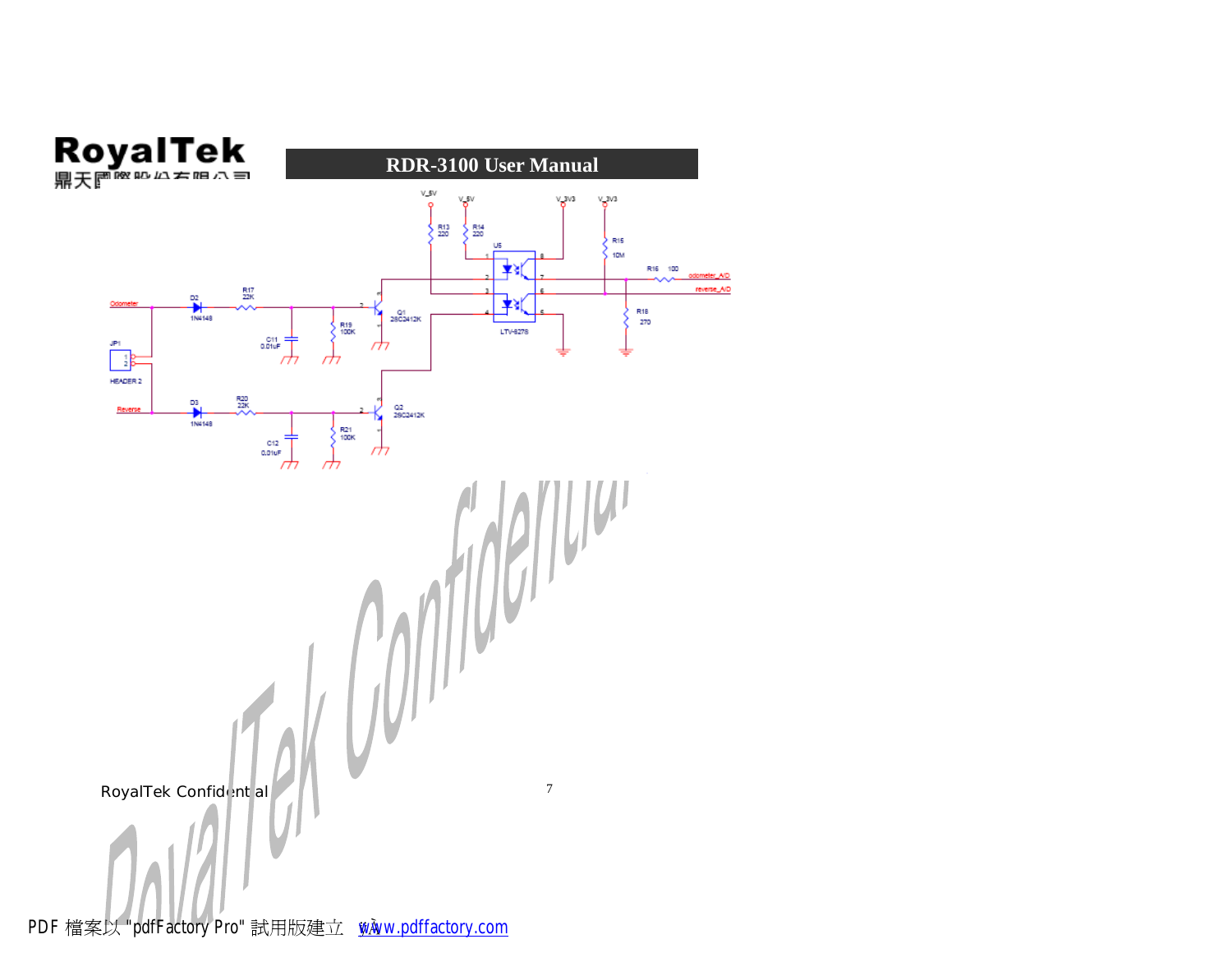

d

# **5. HW Interface**

# **5.1 Connector Type**:**20 Pin Header**,**2.0 mm pitch (J2)**

|                |                                            |   |                            | Characteristics                                                             |
|----------------|--------------------------------------------|---|----------------------------|-----------------------------------------------------------------------------|
|                | Pin Signal Name                            |   | $IO$ Description           |                                                                             |
| N <sub>O</sub> |                                            |   |                            |                                                                             |
| $\overline{1}$ | N.C                                        |   | None connector             |                                                                             |
| $\frac{2}{3}$  | GPS 5V                                     |   | +5V DC Power Input         | $DC + 5V \pm 1\%$ .                                                         |
|                | RTC (Backup                                | I | User Supply DC +2.6 $\sim$ | $DC + 2.6 \sim +3.6V$ .                                                     |
|                | voltage)                                   |   | $+3.6V$                    | Current $\leq 10$ uA w/o battery                                            |
| $\overline{4}$ | GPS <sub>5V</sub>                          |   | +5V DC Power Input         |                                                                             |
| $\overline{5}$ | Reset                                      | I | Reset (Active low)         | $V_{\text{IH}} > 2.3 V V_L < 0.8 V$                                         |
| $\overline{6}$ | <b>Boot</b>                                |   | Boot mode                  | $3.15 \ge V_H \ge 1.995V$ $-0.3V \le V_H \le 0.855V$                        |
| $\overline{7}$ | <b>Back (Reverse</b>                       | I | Forward or Back            | Forward (Hi level :>2V)                                                     |
|                | line)                                      |   |                            | Backward (Lo level: < 0.8V)                                                 |
| $\overline{8}$ | N.C                                        |   | None connector             |                                                                             |
| 9              | Odometer                                   |   | Odometer                   | Input frequency<4k HZ                                                       |
|                |                                            |   |                            | $Vih > 2V$ $Vi1 < 0.8V$                                                     |
| 10             | <b>GND</b>                                 | G | Ground                     | <b>Reference Ground</b>                                                     |
| 11             | (SiRF3)<br>TXD1                            |   | NMEA (transmit) Car PC     | $2.85V \ge V_{OH} \ge 2.375V$<br>$V_{OL} \leq 0.715V$                       |
|                | TXD1)                                      |   | (UAR1)                     |                                                                             |
|                |                                            |   | 4800bps, 8 data bits, no   |                                                                             |
|                |                                            |   | parity, 1 stop bit         |                                                                             |
| 12             | RXD1<br>(SiRF 3)                           |   |                            | NMEA (Receive) Car PC $3.15V \ge V_H \ge 1.995V$ $-0.3V \le V_L \le 0.855V$ |
|                | RXD1)                                      |   | (UAR1)                     |                                                                             |
|                | $13$ GND                                   | G | Ground                     | Reference Ground                                                            |
| 14             | $(SiRF3)$ <sup>O</sup><br>TXD <sub>2</sub> |   | Can bus data (transmit)    | $Vih > VDD-0.1V$ Vil<0.6V                                                   |
|                | TXD <sub>2</sub> )                         |   | Car <sub>PC</sub> (UAR2)   | VDD:3.3V for MCU                                                            |
| $ 15\rangle$   | (SiRF3)<br>RXD <sub>2</sub>                |   | Can bus data (Receive)     | $Vih > 2V$ $Vi1 < 0.8V$                                                     |
|                | RXD <sub>2</sub> )                         |   | Car PC (UAR2)              |                                                                             |
|                | $16$ GND                                   | Ġ | Ground                     | Reference Ground                                                            |
| 17             | <b>GND</b>                                 | G | Ground                     |                                                                             |
| 18             | <b>GND</b>                                 | G | Ground                     | Reference Ground                                                            |
|                | 19 N.C                                     |   | <b>NC</b>                  |                                                                             |
|                | 20 N.C                                     |   | N <sub>C</sub>             |                                                                             |

# l **GPS\_5V**

This is the DC power supply input pin for system. .

l **GND** 

GND provides the reference ground.

# l **BOOT**

Set this pin to high for programming flash.

l **RXD1**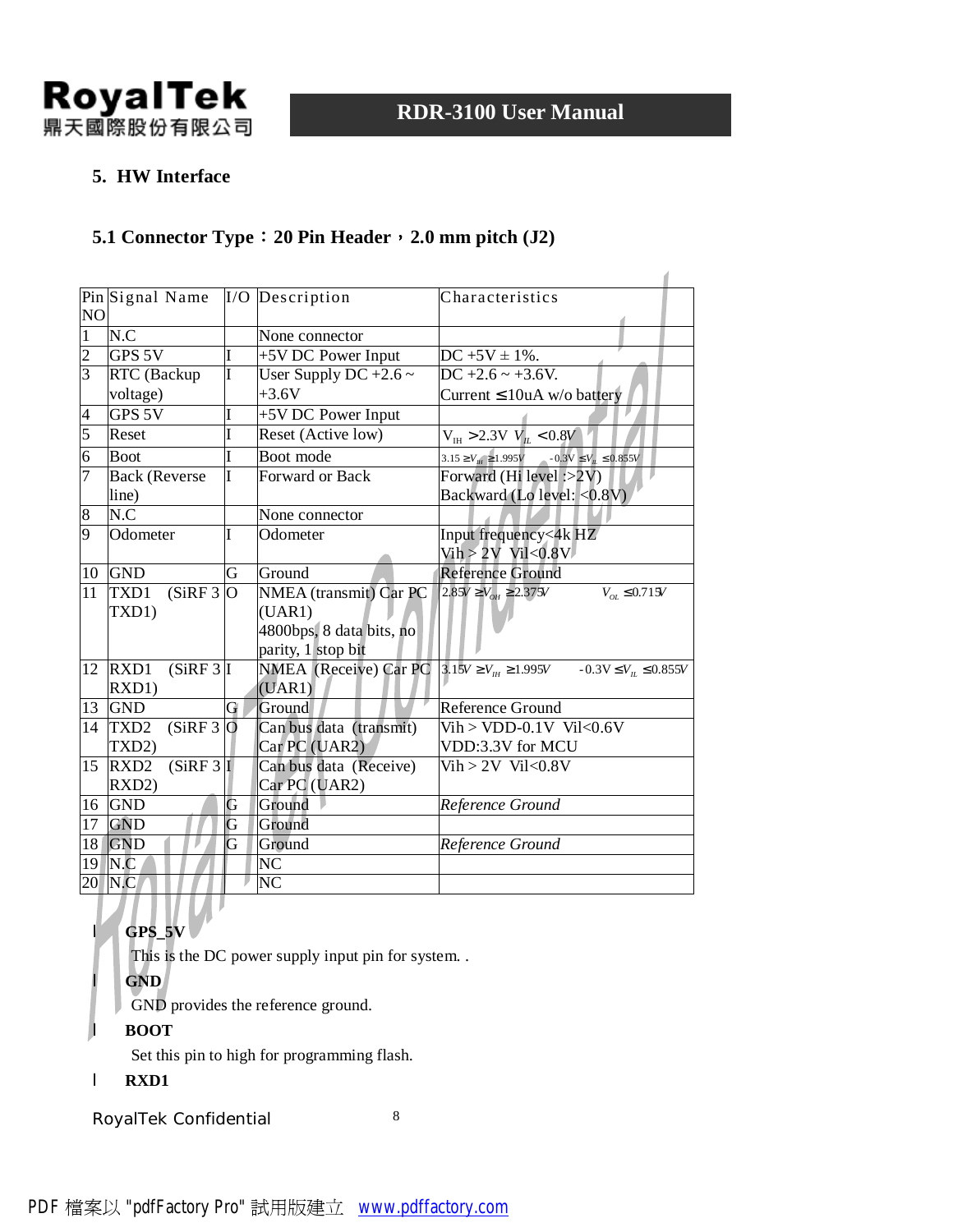# RoyalTek 鼎天國際股份有限公司

# **RDR-3100 User Manual**

This is the main receiver channel and is used to receive software commands to the

board from SIRFdemo software or from user written software.

# l **RXD2**

This is the auxiliary receiving channel communicated with car pc with can bus

## l **TXD1**

This is the main transmitting channel and is used to output navigation and measurement data to SiRFdemo or user written software.

#### l **TXD2**

This is the auxiliary transmitting channel communicated with car pc with can bus

# l **ODOMETER**

This pin provides for connecting to odometer.

# l **RTC (Backup voltage)**

This is the battery backup input that powers the SRAM and RTC when main power is removed. Typical current draw is 10uA.

The supply voltage should be between 2.5V and 3.6V.

#### l **BACK (Backward)**

This pin provides for connecting to backward signal.

#### l **RESET**

This pin provides an active-low reset input to the board. It causes the board to reset and start searching for satellites. If not utilized, it may be left open.

# **5.2 RF connector type: MCX STRAIGHT PCB JACK (J1)**

# **RF IN:**

This pin receives GPS analog signal. The line on the PCB between the antenna (or antenna connector) has to be a controlled impedance line (Microstrip at 50Ω). This pin can provide maximum power 30mA @ 2.85V for active antenna.

# **6. Product Picture**

**TOP:**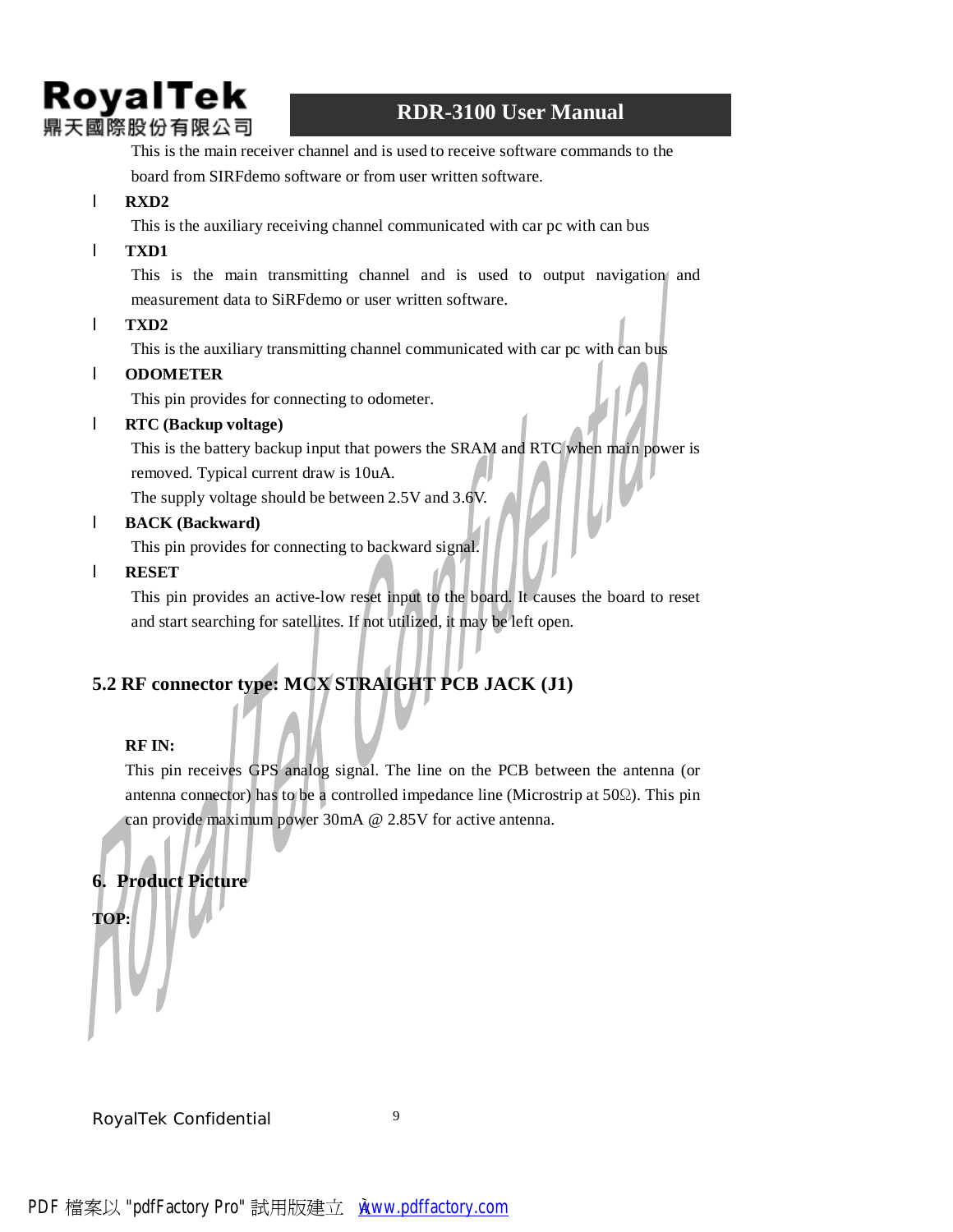# **RoyalTek**<br>鼎天國際股份有限公司

# **RDR-3100 User Manual**

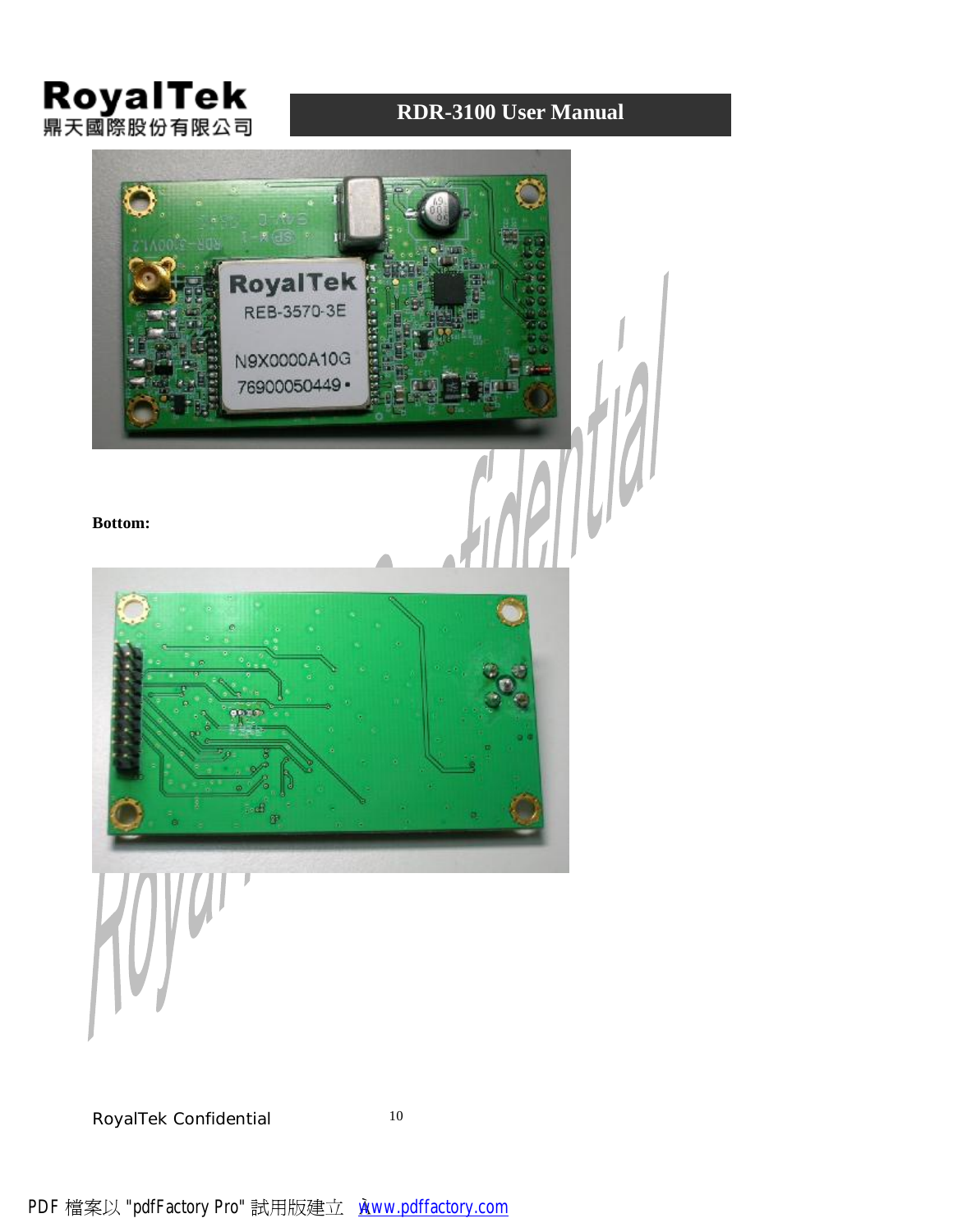

# **7. Mechanical Layout**

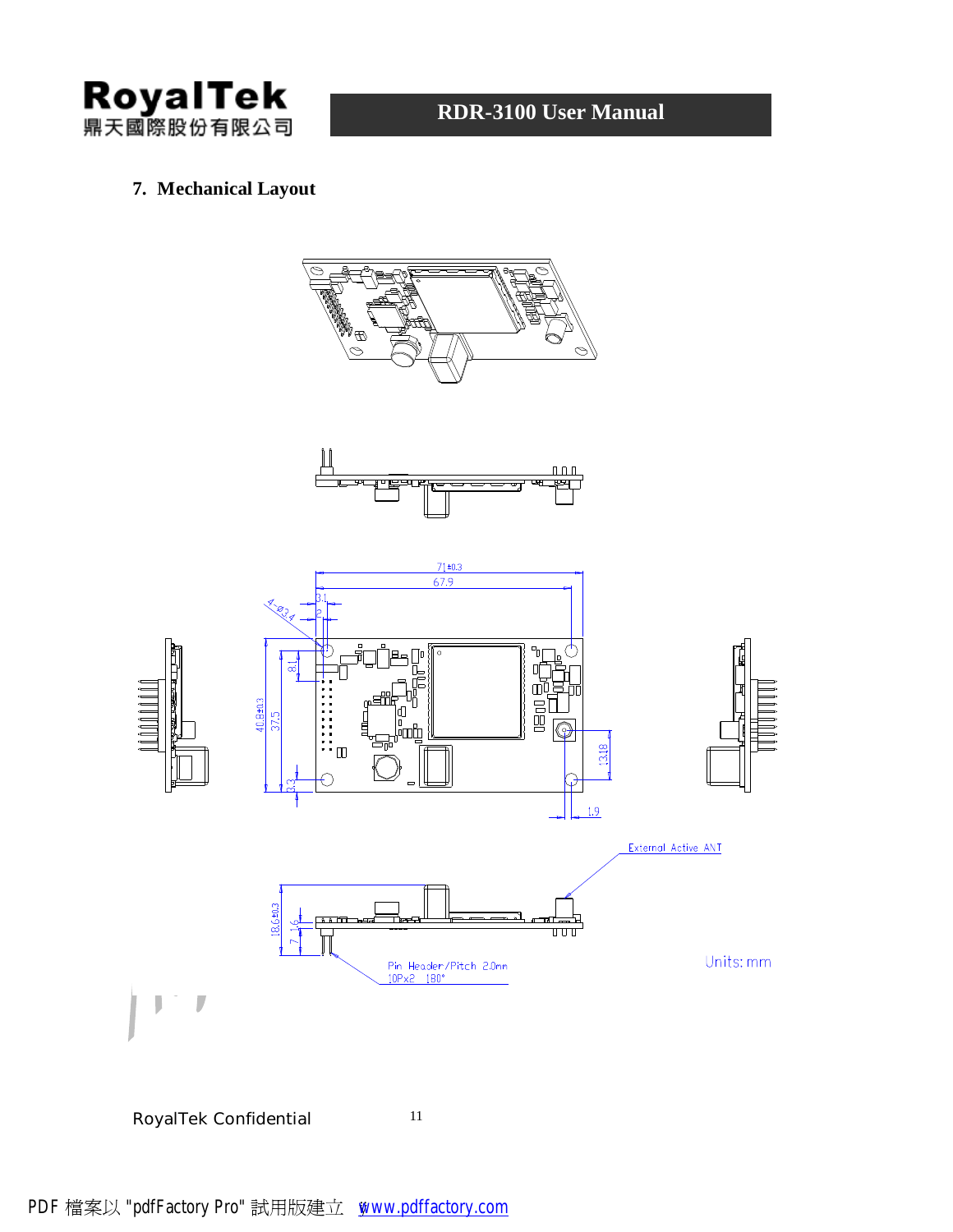

**8. SW Protocol** 

# **8.1 GPS output Protocol**

The communication settings: Baud rate: 38400, n, 8, 1

The UARTA will output GPS NMEA 0183 V3.0 protocol and RoyalTek DR protocol. There are 4 type sentence will output as the follow table:

|                    | Table 1-1 NMEA-0183 Output Messages    |
|--------------------|----------------------------------------|
| <b>NMEA</b> Record | Description                            |
| <b>GGA</b>         | Global positioning system fixed data   |
| <b>GSA</b>         | <b>GNSS DOP</b> and active satellites  |
| <b>GSV</b>         | GNSS satellites in view                |
| <b>RMC</b>         | Recommended minimum specific GNSS data |

The RoyalTek DR protocols are NMEA like protocol to show the DR navigation and calibration information.

# **8.1.1 RoyalTek DR protocol – RTOEM,3**

This sentence contains the navigation and calibration information of DR. The protocol is illustrated as follows:

| Item           | Field                        | Description                                           |
|----------------|------------------------------|-------------------------------------------------------|
|                | \$                           | Beginning of sentence                                 |
| $\overline{2}$ | <b>RTOEM</b>                 | Message Header                                        |
| 3              | 3                            | Message ID                                            |
| 4              | GPS validated                | Number of SV in use $> 3 = 1$ , other is 0            |
| 5 <sub>1</sub> | <b>Gyro Calibrate Status</b> | 1. Gyro already calibrated /0: Gyro not calibrated    |
| 6              | <b>Odometer Calibrate</b>    | 1: Odometer already calibrated /0: Odometer not       |
|                | <b>Status</b>                | calibrated                                            |
|                | <b>Gyro Input Status</b>     | 1: Gyro Input available / 0: Gyro Input not available |
| 8              | <b>Odometer Input Status</b> | 1: Odometer Input available 0: Odometer Input not     |
|                |                              | available                                             |
| 9              | <b>MCU</b> Read Count        | The count of data read count from MCU                 |
| 10             | <b>Odometer Input Source</b> | 1: CAN BUS / 0: Vehicle's Odometer PWM                |
| 11             | DR position status           | 4: Initial Status /3: GPS Fix /2:DR Mode              |
| 12             | <b>Backward Status</b>       | 1: Activated / 0: Normal                              |
| 13             | Antenna Detecting            | 1: Available / 0: Abort                               |
|                | DavalTak Canfidantial        | $12^{\circ}$                                          |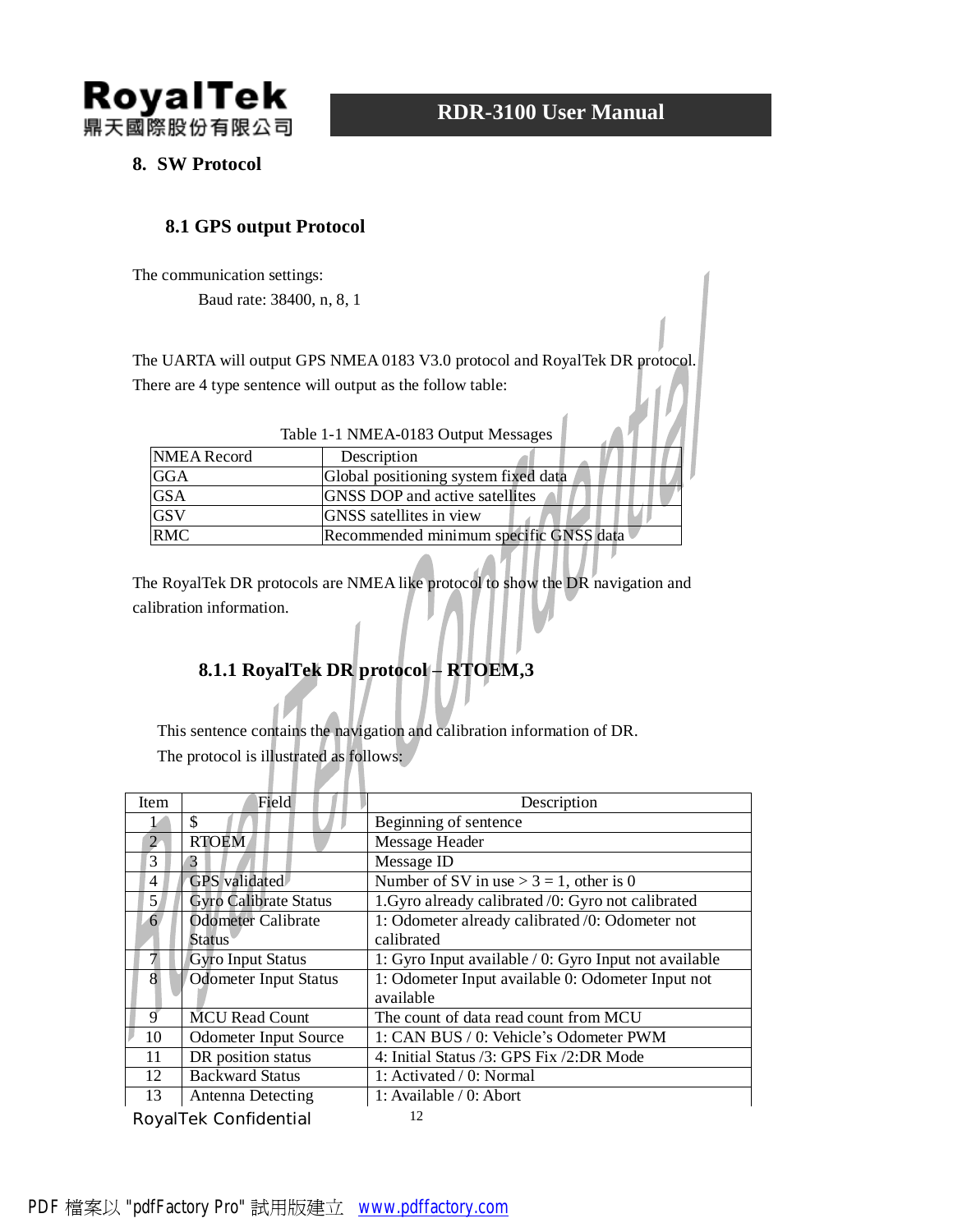# RoyalTek 鼎天國際股份有限公司

# **RDR-3100 User Manual**

|    | 14 | Gyro Offset                            | The voltage of Gyro input. The unit is $0.002v$        |  |  |  |
|----|----|----------------------------------------|--------------------------------------------------------|--|--|--|
|    | 15 | Odometer scale factor                  | The scale factor of odometer pulse. The scale is       |  |  |  |
|    |    |                                        | cm/pulse                                               |  |  |  |
|    | 16 | Delta angle                            | Vehicle's Cog per second (unit = degree)               |  |  |  |
| 17 |    | Pulse count                            | The pulse count of last second of odometer sensor. The |  |  |  |
|    |    |                                        | unit is pulse / second.                                |  |  |  |
|    | 18 | Delta distance                         | The delta distance of last second. (Unit = $m / s$ )   |  |  |  |
| 19 |    | <b>Map Matching Status</b>             | 1: Received and executed a map matching sentence; 0:   |  |  |  |
|    |    | Not receive any map matching sentence. |                                                        |  |  |  |
|    |    |                                        | Check Sum and sentence termination delimiter. The      |  |  |  |
|    | 20 | *CC <cr><lf></lf></cr>                 | algorithm of checksum calculation is same with the one |  |  |  |
|    |    |                                        | to calculate NMEA checksum.                            |  |  |  |

Example:

\$RTOEM, 3, 1, 1, 1, 1, 1, 10301, 831.95, 29.78, 27.45, 77, 22.93, 0 \*50 GPS is validated.

Gyro calibrate / Odometer calibrate / Gyro input is available /Odometer input is available

MCU Count = 1 / ODO-PWM input /GPS fix /No backward/Antenna is

available

Gyro bias is  $831.95 * 0.002 = 1.6639$  V

Odometer scale = 29.78 pulse/second

Heading Rate  $= 27.45$  degree

Pulse count of odometer = 77 pulses.

Delta distance  $= 22.93$  m/s.

Received no any map matching command

Check sum  $= 0x$  50.

1 *1 7 1* 1 1

# **8.1.2 GGA-Global Positioning System Fixed Data**

Table 1-1 GGA Data Format

Table 1-3 contains the values of the following example:

\$GPGGA,161229.487,3723.2475,N,12158.3416,W,1,07,1.0,9.0,M, , , ,0000\*18

|            | Table 1-1 CRTA Data Politial |                            |
|------------|------------------------------|----------------------------|
| Example    | Units                        | Description                |
| \$GPGGA    |                              | GGA protocol header        |
| 161229.487 |                              | hhmmss.sss                 |
| 3723.2475  |                              | ddmm.mmmm                  |
| N          |                              | $N =$ north or $S =$ south |
| 12158.3416 |                              | Dddmm.mmmm                 |
| W          |                              | $E =$ east or $W =$ west   |
|            |                              | See Table 1-4              |
| 07         |                              | Range 0 to 12              |
| 1.0        |                              | Horizontal Dilution of     |
|            |                              | Precision                  |
| 9.0        | meters                       |                            |
|            |                              |                            |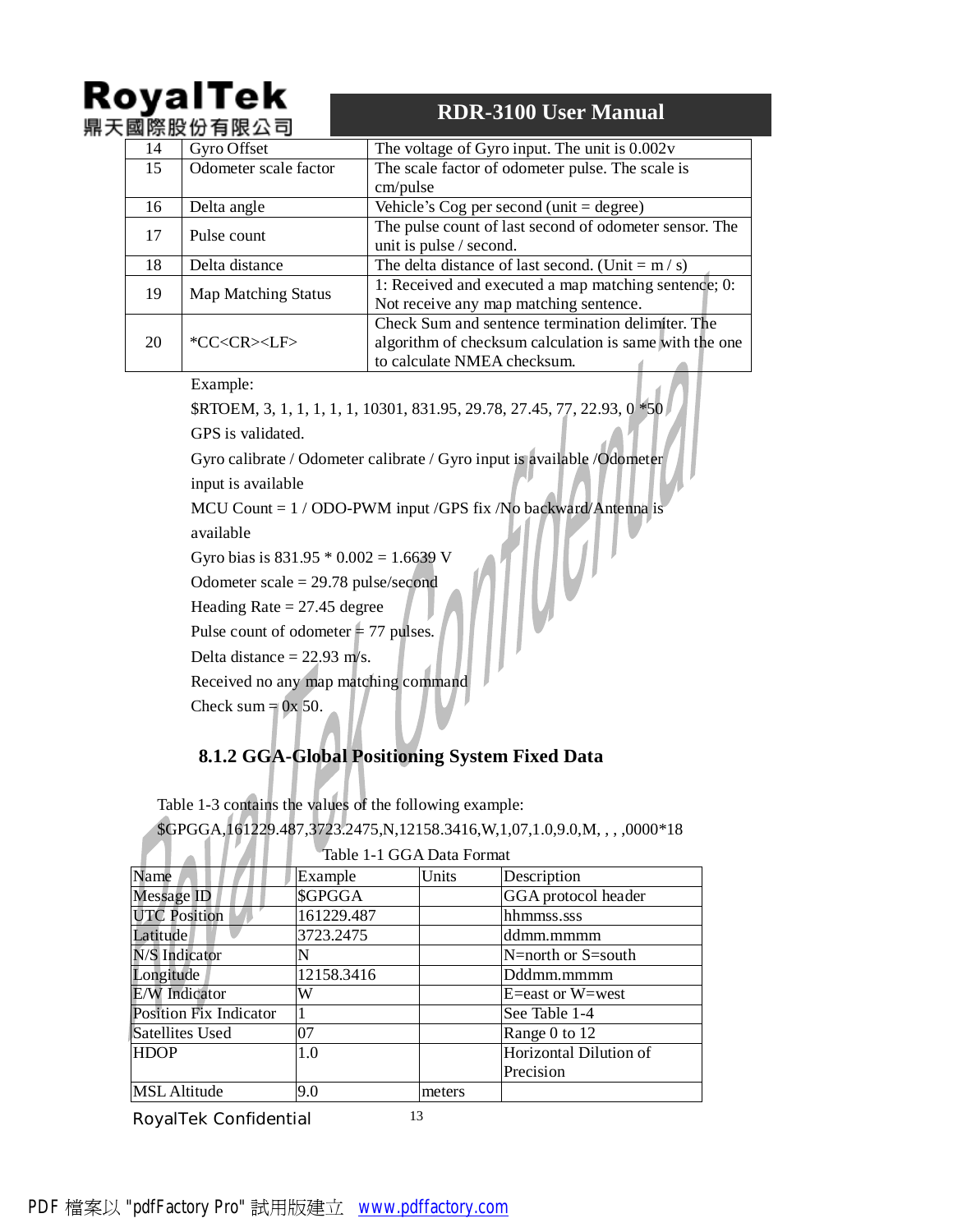# RoyalTek

# **RDR-3100 User Manual**

HOGIL

| 、幽际以以月欧公马             |       |        |                            |  |  |
|-----------------------|-------|--------|----------------------------|--|--|
| Units                 | М     | meters |                            |  |  |
| Geoid Separation      |       | meters |                            |  |  |
| Units                 | М     | meters |                            |  |  |
| Age of Diff. Corr.    |       | second | Null fields when DGPS is   |  |  |
|                       |       |        | not used                   |  |  |
| Diff. Ref. Station ID | 0000  |        |                            |  |  |
| Checksum              | $*18$ |        |                            |  |  |
| $<$ CR $>$ $<$ LF $>$ |       |        | End of message termination |  |  |

Table 1-2 Position Fix Indicators

| Value   | Description                           |  |
|---------|---------------------------------------|--|
|         | Fix not available or invalid          |  |
|         | GPS SPS Mode, fix valid               |  |
|         | Differential GPS, SPS Mode, fix valid |  |
| $3 - 5$ | Not Supported GPS PPS Mode, fix valid |  |
|         | Dead Reckoning Mode, fix valid        |  |

*RoyalTek Confidential* 14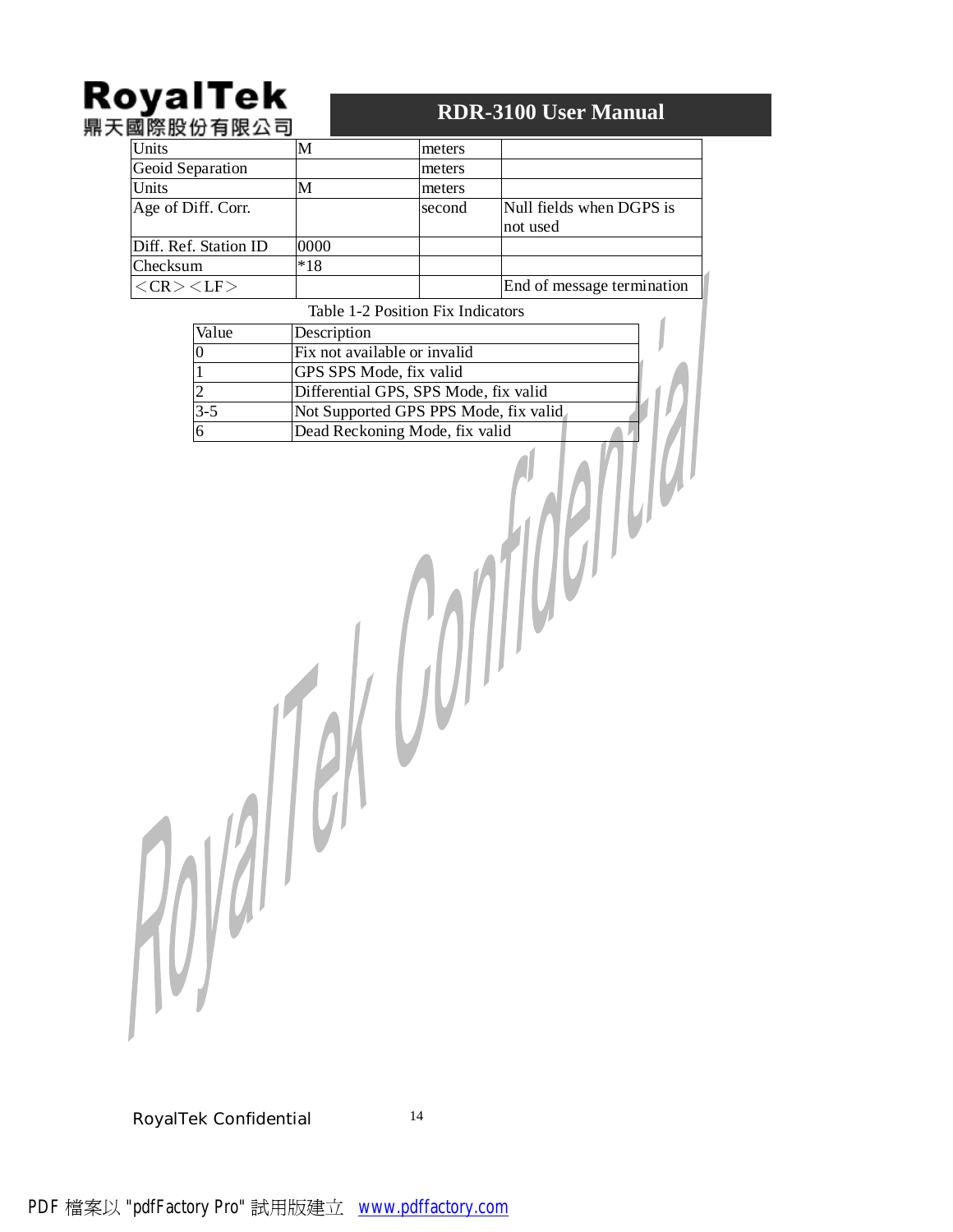

# **8.1.3 GSA-GNSS DOP and Active Satellites**

Table 1-5 contains the values of the following example:

|  | $GPGSA, A, 3, 07, 02, 26, 27, 09, 04, 15, , , , , , 1.8, 1.0, 1.5*33$ |  |  |
|--|-----------------------------------------------------------------------|--|--|
|--|-----------------------------------------------------------------------|--|--|

| Table 1-1 GSA Data Format |         |       |                                         |  |
|---------------------------|---------|-------|-----------------------------------------|--|
| Name                      | Example | Units | Description                             |  |
| Message ID                | \$GPGSA |       | GSA protocol header                     |  |
| Mode 1                    | А       |       | See Table 1-6                           |  |
| Mode 2                    | 3       |       | See Table 1-7                           |  |
| Satellite Used            | 07      |       | Sy on Channel 1                         |  |
| Satellite Used            | 02      |       | Sv on Channel 2                         |  |
|                           |         |       |                                         |  |
| Satellite Used            |         |       | Sv on Channel 12                        |  |
| <b>PDOP</b>               | 1.8     |       | Position Dilution of Precision          |  |
| <b>HDOP</b>               | 1.0     |       | <b>Horizontal Dilution of Precision</b> |  |
| <b>VDOP</b>               | 1.5     |       | <b>Vertical Dilution of Precision</b>   |  |
| Checksum                  | $*33$   |       |                                         |  |
| $<<$ CR $>>$ $<$ LF $>$   |         |       | End of message termination              |  |

| Table 1-2 Mode 1 |                   |  |  |
|------------------|-------------------|--|--|
| Value            | Description       |  |  |
|                  | Fix not available |  |  |
| 2                | 2D                |  |  |
| 3                | 3D                |  |  |
|                  | Table 1-3 Mode 2  |  |  |

| <b>THUIL I-JIVIUUL 4</b> |                                                 |  |  |
|--------------------------|-------------------------------------------------|--|--|
| Value                    | Description                                     |  |  |
| M                        | Manual-forced to operate in 2D or 3D mode       |  |  |
|                          | Automatic-allowed to automatically switch 2D/3D |  |  |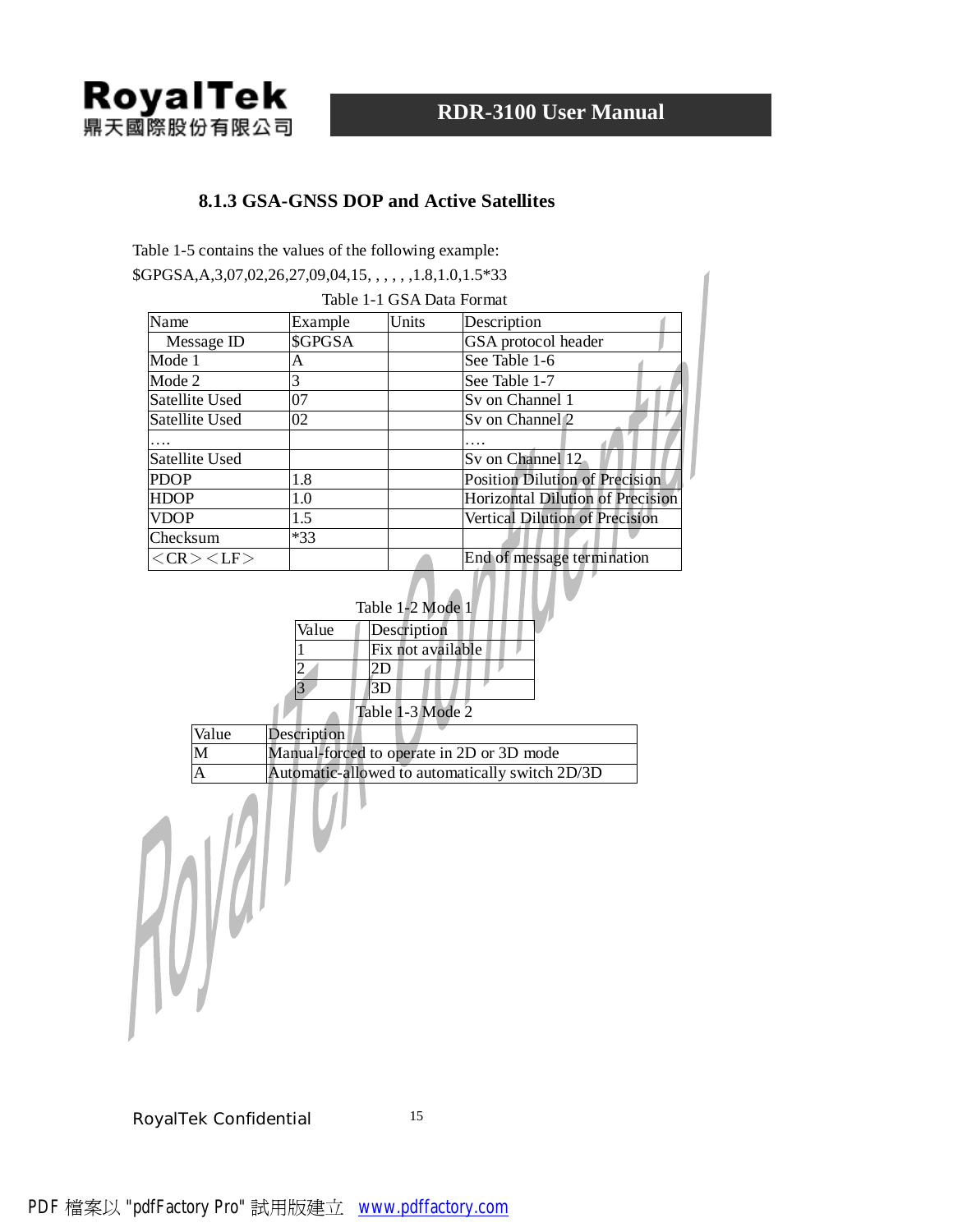**RoyalTek**<br>鼎天國際股份有限公司

## **8.1.4 GSV-GNSS Satellites in View**

Table 1-8 contains the values of the following example: \$GPGSV,2,1,07,07,79,048,42,02,51,062,43,26,36,256,42,27,27,138,42\*71 \$GPGSV,2,2,07,09,23,313,42,04,19,159,41,15,12,041,42\*41

| Table 1-8 GSV Data Format       |         |         |                                       |
|---------------------------------|---------|---------|---------------------------------------|
| Name                            | Example | Units   | Description                           |
| Message ID                      | \$GPGSV |         | GSV protocol header                   |
| Number of Messages <sup>1</sup> |         |         | Range 1 to 3                          |
| Messages Number                 |         |         | Range 1 to 3                          |
| Satellites in View              | 07      |         |                                       |
| Satellite ID                    | 07      |         | Channel $(1)$ (Range $(1)$ to 32)     |
| Elevation                       | 79      | degrees | Channel 1(Maximum 90)                 |
| Azimuth                         | 048     | degrees | Channel 1(True, Range 0 to 359)       |
| SNR (C/No)                      | 42      | dBHz    | Range 0 to 99, null when not tracking |
|                                 |         |         |                                       |
| Satellite ID                    | 27      |         | Channel 4(Range 1 to 32)              |
| Elevation                       | 27      | degrees | Channel 4(Maximum 90)                 |
| Azimuth                         | 138     | degrees | Channel 4(True, Range 0 to 359)       |
| SNR (C/No)                      | 42      | dBHz    | Range 0 to 99, null when not tracking |
| Checksum                        | $*71$   |         |                                       |
| $<$ CR $>$ $<$ LF $>$           |         |         | End of message termination            |

<sup>1</sup>Depending on the number of satellites tracked multiple messages of GSV data may be required.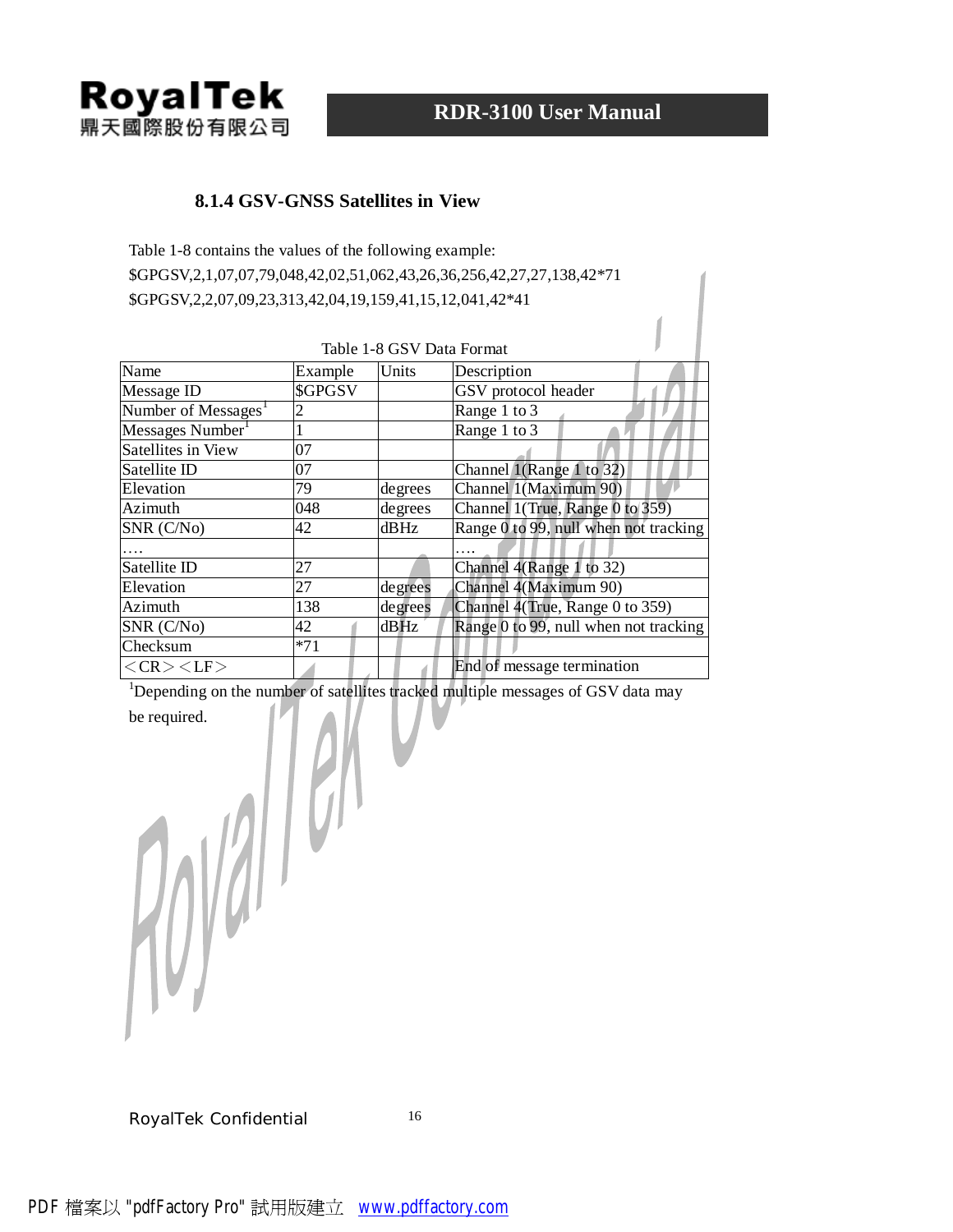

# **8.1.5 RMC-Recommended Minimum Specific GNSS Data**

Table 1-9 contains the values of the following example: \$GPRMC,161229.487,A,3723.2475, N,12158.3416,W,0.13,309.62,120598,,,A\*10

| Table 1-1 RMC Data Format |                |         |                                     |
|---------------------------|----------------|---------|-------------------------------------|
| Name                      | Example        | Units   | Description                         |
| Message ID                | <b>\$GPRMC</b> |         | RMC protocol header                 |
| <b>UTC Position</b>       | 161229.487     |         | hhmmss.sss                          |
| <b>Status</b>             | A              |         | A=data valid or V=data not<br>valid |
| Latitude                  | 3723.2475      |         | ddmm.mmmm                           |
| N/S Indicator             | N              |         | N=north or S=south                  |
| Longitude                 | 12158.3416     |         | dddmm.mmmm                          |
| E/W Indicator             | W              |         | E=east or W=west                    |
| Speed Over Ground         | 0.13           | knots   |                                     |
| <b>Course Over Ground</b> | 309.62         | degrees | True                                |
| Date                      | 120598         |         | Ddmmyy                              |
| <b>Magnetic Variation</b> |                | degrees |                                     |
| Variation sense           |                |         | E=east or W=west(Not<br>Shown)      |
| Mode                      | A              |         | $A=Autonomous, D=DGPS,$<br>$E = DR$ |
| Checksum                  | $*10$          |         |                                     |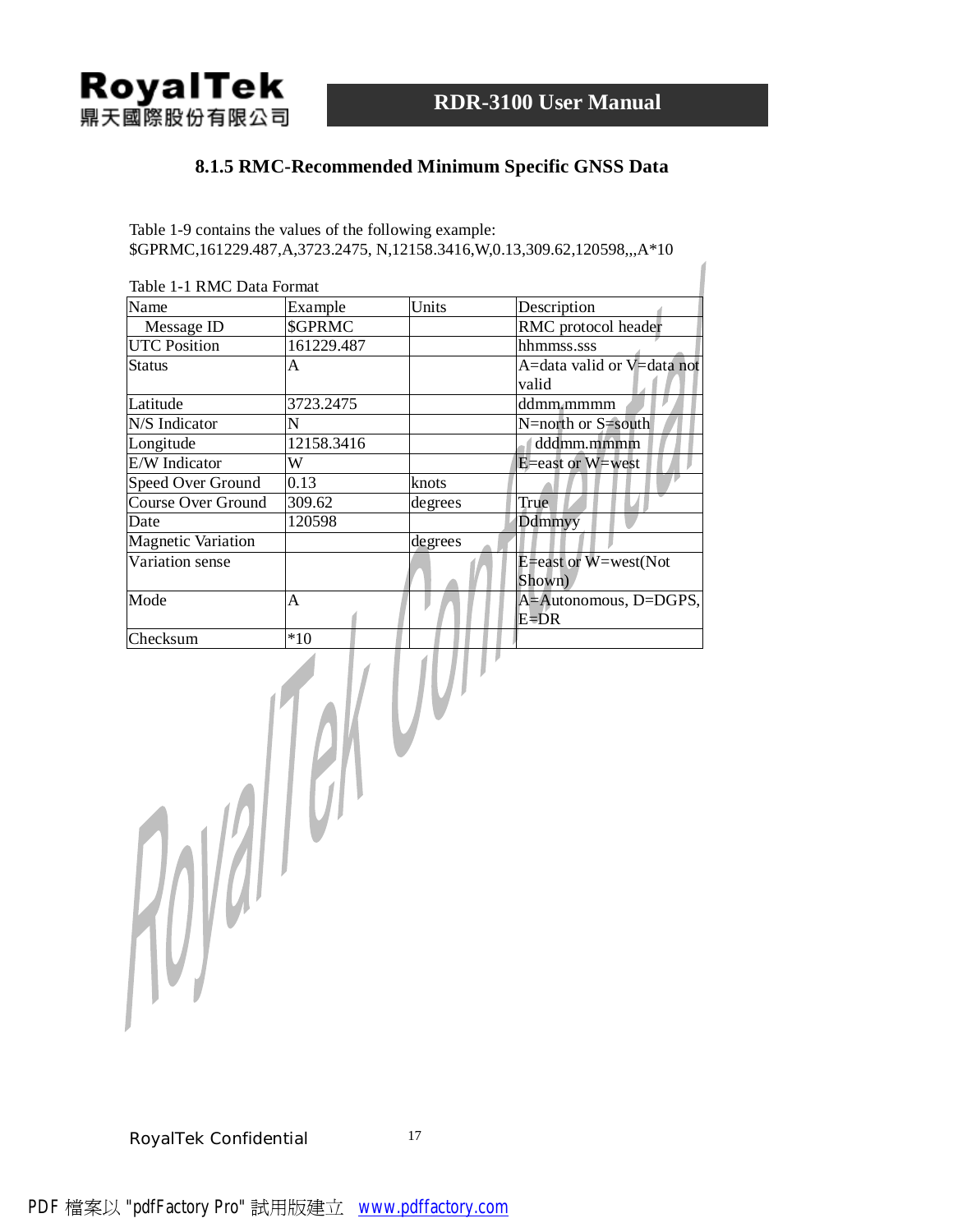

# **GPS DR (UART A) Input command**

The input command is used to let the navigation program send command to DR.

#### **8.2.1 \$MMF**

This MMF command is used to let the navigation program send the map matching information to the DR module to update the current position and azimuth angle of device using known information. Please refer to section 2.2 Calibration of DR using digital map information for further information.

| Item                     | Field                        | Length | Description                                                                                                                                |
|--------------------------|------------------------------|--------|--------------------------------------------------------------------------------------------------------------------------------------------|
|                          | \$                           |        | Beginning of sentence                                                                                                                      |
| $\overline{2}$           | <b>MMF</b>                   | 5      | <b>Message Header</b>                                                                                                                      |
| 3                        | Delta Latitude<br>(dmmmmmm)  |        | The correction of latitude value to calibrate DR<br>position that generated by map. Value the unit is<br>$1.0e-6$ degree                   |
| $\overline{\mathcal{A}}$ | A                            | 1      | A: use above value to calibrate the DR Latitude<br>V: Do not use.                                                                          |
| 5                        | Delta Longitude<br>(dmmmmmm) |        | The correction of longitude value to calibrate<br>DR position that generated by map. Value the<br>unit is 1.0e-6 degree                    |
| 6                        | A                            |        | A: use above value to calibrate the DR<br>Longitude<br>V: Do not use.                                                                      |
| 7                        | Del_Cog                      |        | The correction angle (COG) of current<br>movement to calibrate DR Heading that<br>generated by map. Value the unit is 0.1 degree.          |
| 8                        |                              | 1      | A: use above value to calibrate the DR<br>Longitude<br>V: Do not use.                                                                      |
|                          | *CC <cr><lf></lf></cr>       | 5      | Check Sum and sentence termination delimiter.<br>The algorithm of checksum calculation is same<br>with the one to calculate NMEA checksum. |

\$MMF, Delta\_Latitude,A,Delta\_Longitude,A,Delta\_Cog,A\*ck<CR

Example:

Example: => If current DR position is (24.106928 N, 120.299588 E) with COG=213.19 degree

=> \$MMF,156,A,288,A,10,A\*2D

 $\Rightarrow$  It will set the DR position to (24.178370 N, 120.499603 E) with COG = 214.19 degree.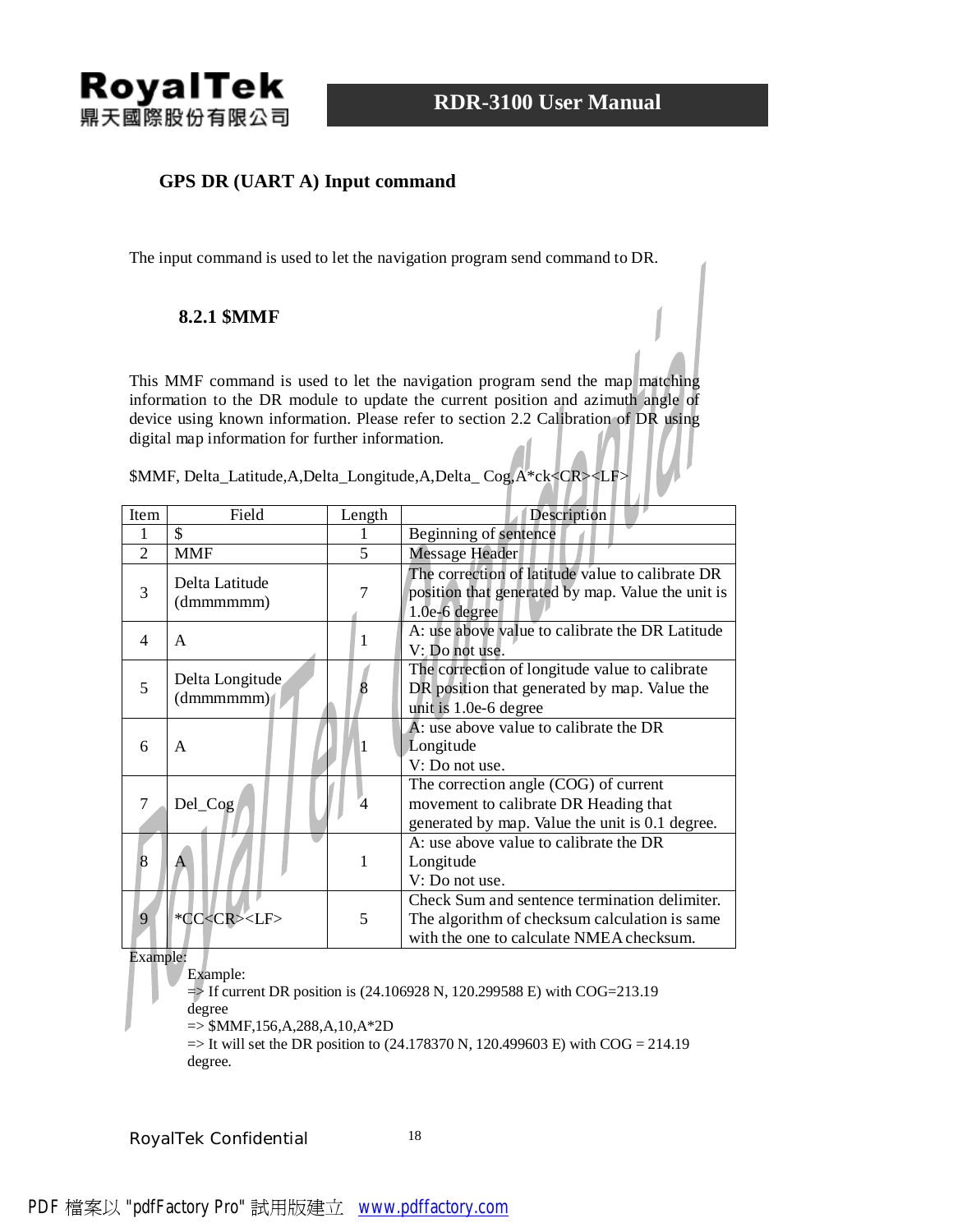

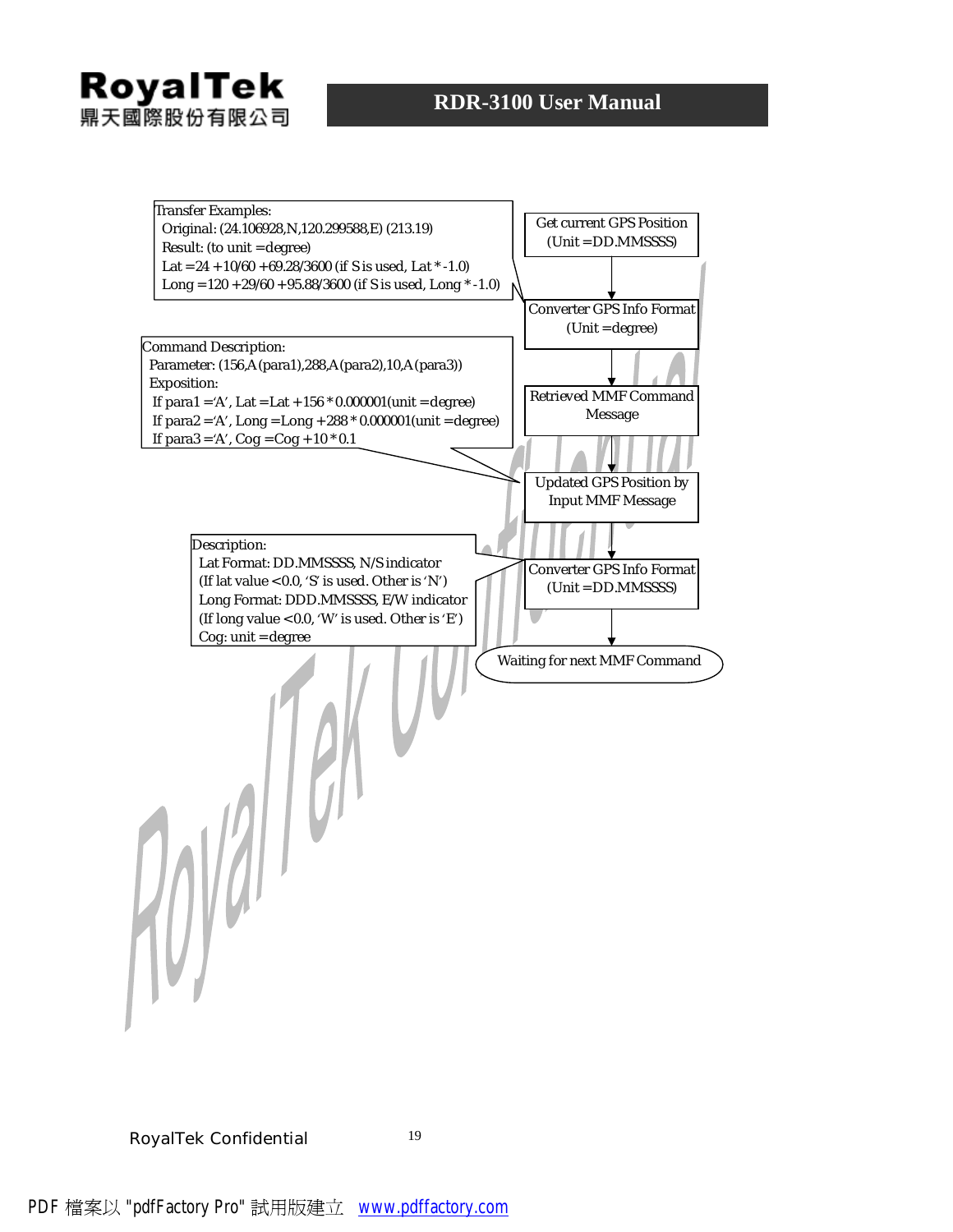

# **8.3 CAN bus (UART B) protocol**

The RDR-3100 provides a second port to receive the speed and reverse message from the input source. If the module receives the following input message then the DR module will stop reading the speed and reverse message from MCU. The communication settings:

 Baud rate: 38400, n, 8, 1 Update rate: 1 Hz

#### **8.3.1 Speed, Reverse status input Message**

This sentence contains the speed and reverse information that read f bus. The protocol is illustrated as the following: A

| $\sigma$ as, the protocol is intestrated as the rollowing. |                        |                               |  |
|------------------------------------------------------------|------------------------|-------------------------------|--|
| Item                                                       | Field                  | Description                   |  |
|                                                            |                        | Beginning of the sentence     |  |
|                                                            | PSRF121                | <b>Message Header</b>         |  |
|                                                            | Speed                  |                               |  |
|                                                            | Reverse                | High-normal / Low - activated |  |
|                                                            | *CC <cr><lf></lf></cr> |                               |  |

Example:

Example: \$PSRF121, 100, 1\*25 Speed = 100 \* scaled meter/second Reverse isn't activated  $Checksum = 25$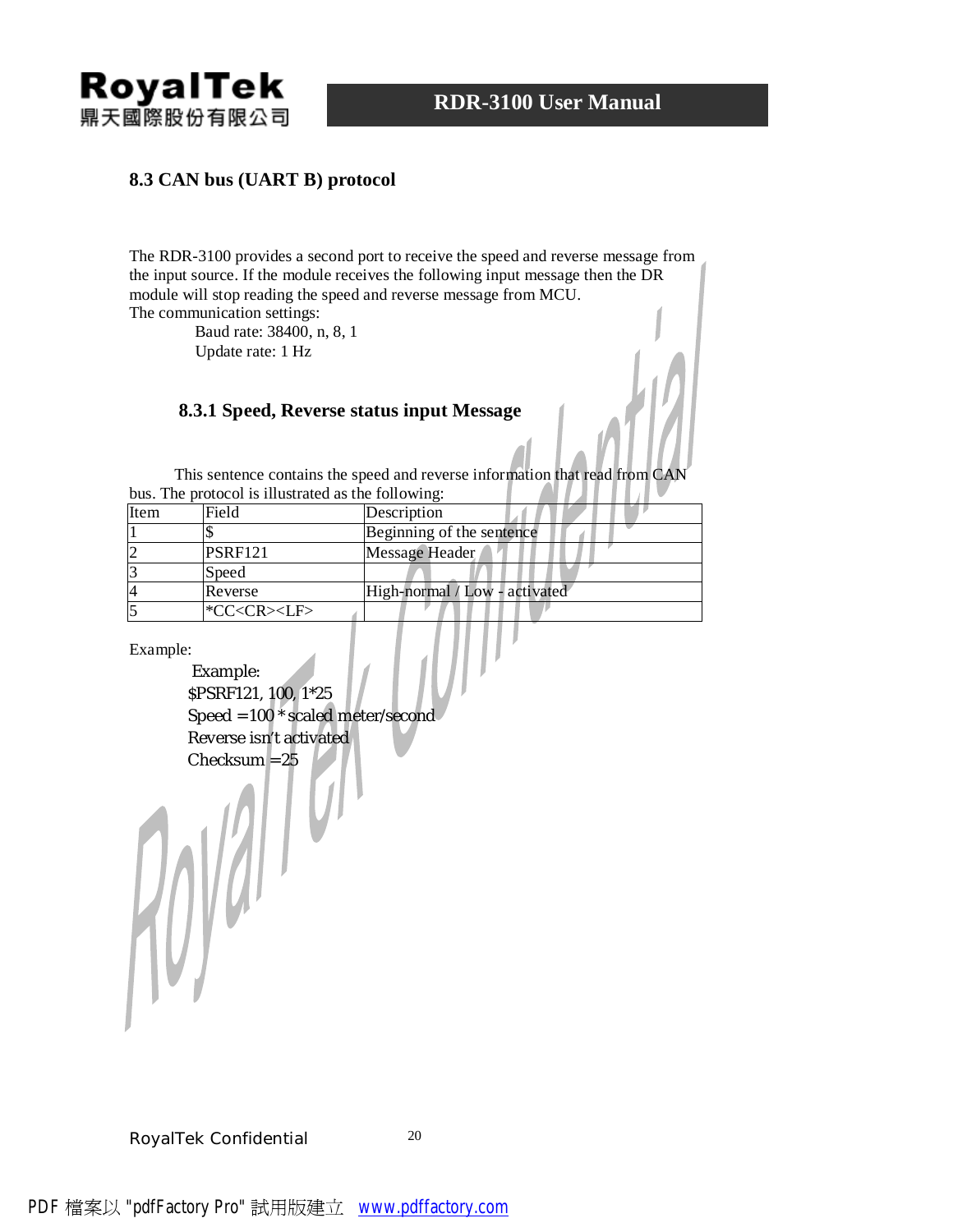

# **8.3.2 GPS antenna detection output Message**

 This sentence contains the GPS antenna detector information which read from GPS module and send to the CAN bus.

The protocol is illustrated as follows:

| Item           | Field                  | Description                                                                                                                                |
|----------------|------------------------|--------------------------------------------------------------------------------------------------------------------------------------------|
|                |                        | Beginning of sentence                                                                                                                      |
| $\mathfrak{D}$ | <b>PSRF122</b>         | Message Header                                                                                                                             |
| 3              | GPS antenna status     | 1: antenna connected                                                                                                                       |
|                |                        | 0: antenna not connected                                                                                                                   |
| 4              | *CC <cr><lf></lf></cr> | Check Sum and sentence termination delimiter.<br>The algorithm of checksum calculation is same<br>With the one to calculate NMEA checksum. |

Example: \$PSRF 122,1\*3B<CR><LF> GPS antenna connected Check sum= 0x3B.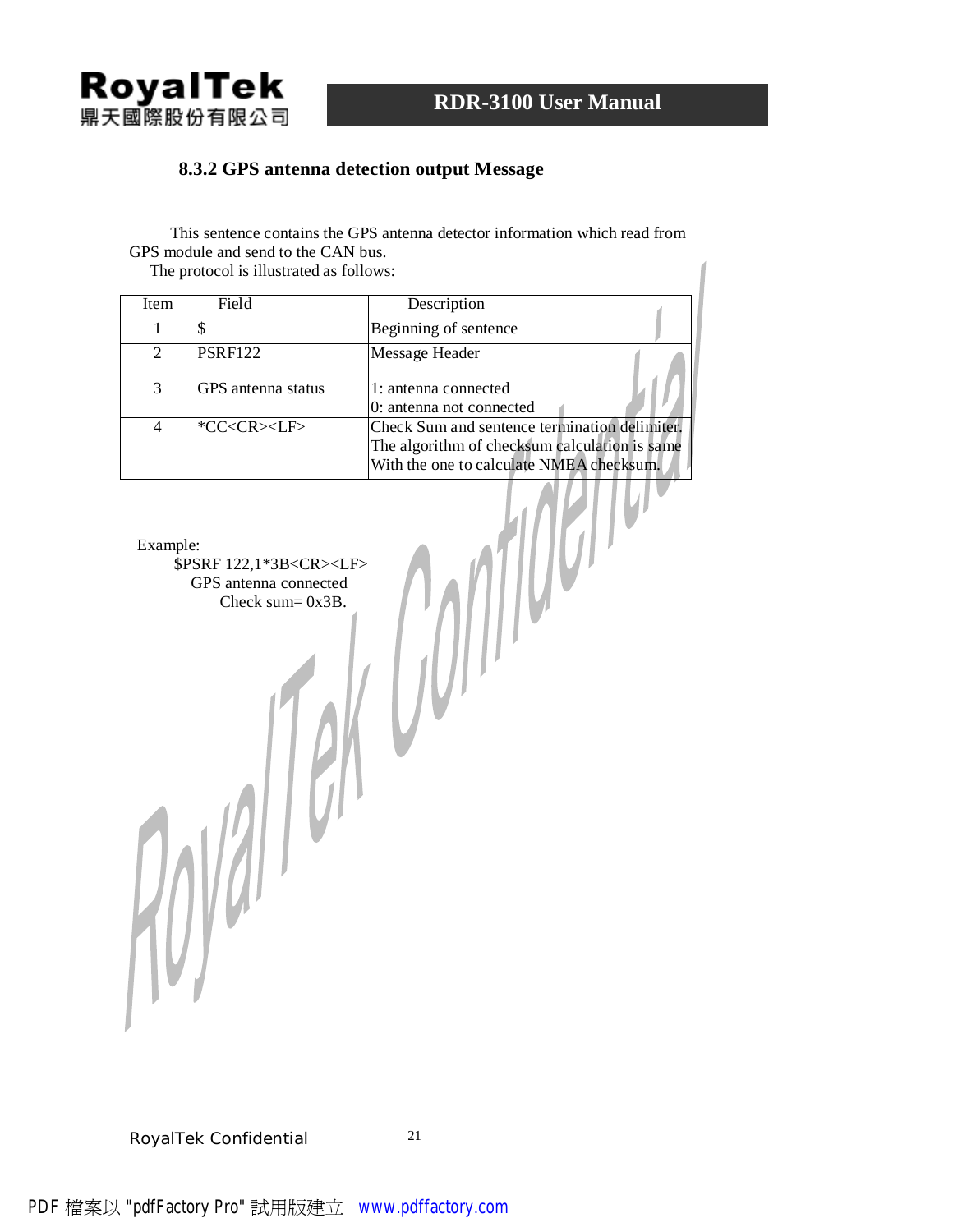

## **8.4 NMEA Output Message**

#### **9 Calibration of DR**

#### **9.1 Self calibration of DR**

RDR-3100 calibrates the Gyro bias and odometer scale using the information of GPS satellites automatically. It also updates the position and azimuth using GPS navigation information automatically. Customer is not required to calibrate the Gyro bias and odometer scale factor. In respect to the position and azimuth angle, RDR-3100 DR provides a protocol, which is used to calibrate the position and azimuth angle using digital map.

## **9.2 Calibration Criterion**

•Keep vehicle in static with 15 seconds at least after power on to retrieve gyro initial bias

•During normal operation, the calibration of gyro and odometer scale take place automatically during periods of good GPS reception. **9.3 Calibration of DR** 

#### **using digital map information**

The DR is used to output the navigation data when GPS signal is absent or poor. The longer time of losing GPS signal, the Gyro precision and odometer would become worse. The best way to have better DR performance is to use the digital map information. Once the map matching completed, it could provide useful information for DR algorithm to continuously output the accurate navigation information as possible. The PROYRESET is designed for this purpose. Navigation application can reset the DR position and COG especially when no or poor GPS signal occurs. Because digital map provides very accurate and stable positioning information, to get longer and more accurate DR output, please use PROYRESET to achieve it.

# **9.4 Gyro Electric Characteristics**

| <b>Gyro Chipset</b>            | - Panasonic EWTS86 |
|--------------------------------|--------------------|
| <b>Operation voltage Range</b> | $+5\pm0.25$ V      |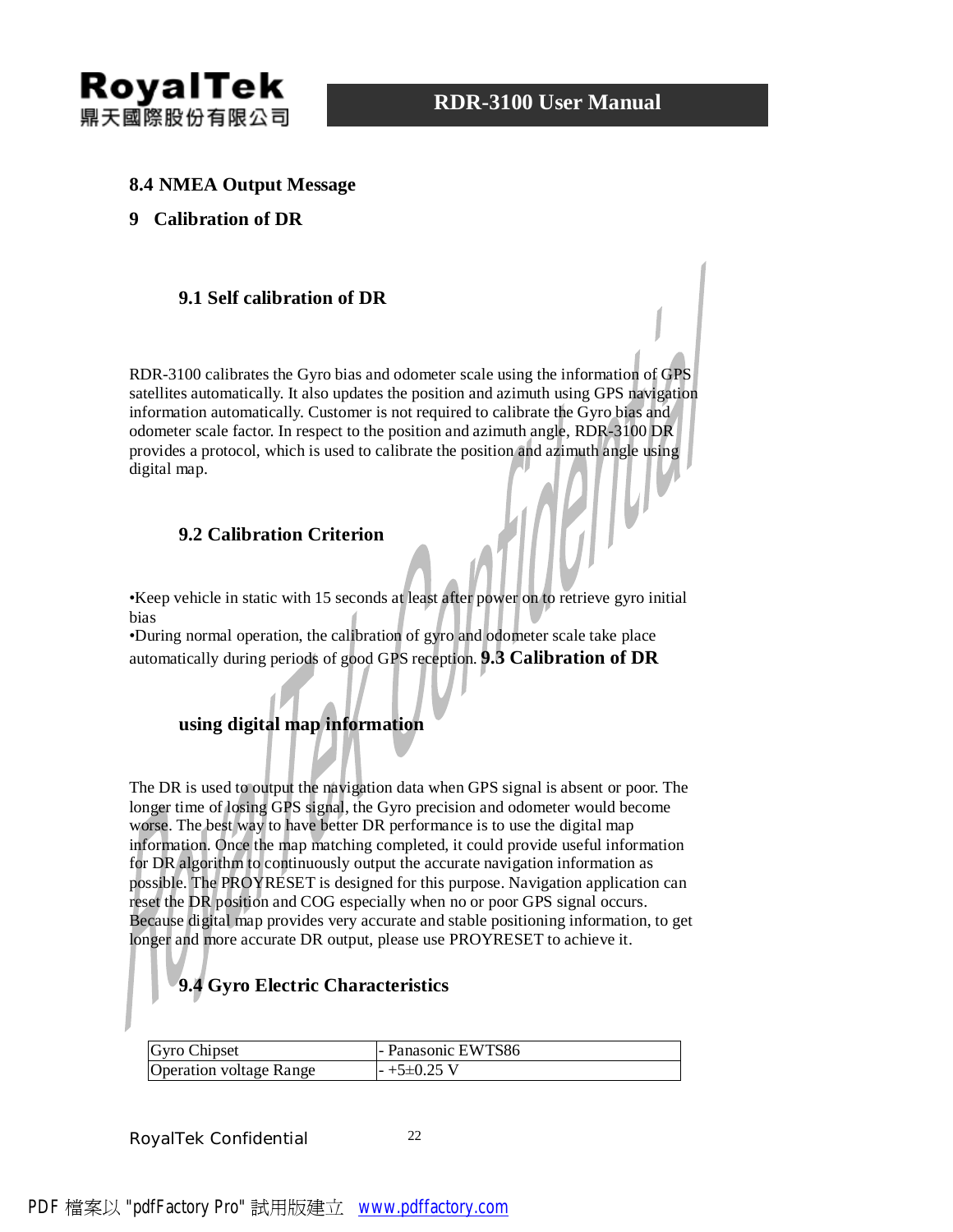# **RoyalTek**<br>鼎天國際股份有限公司

**RDR-3100 User Manual** 

| <b>Temperature Range</b> | $-40 \sim 85^{\circ}$ C |
|--------------------------|-------------------------|
| Zero point voltage       | $-+2.5\pm0.4V$          |
| Sensitivity              | $-25mV/({\degree}/S)$   |
| Frequency response(7Hz)  | $ >$ $-4dB$             |
| Output voltage range     | $-0.3 - 4.7V$           |
| Output noise             | $ <$ 10mVpp             |

 $\overline{\mathcal{A}}$